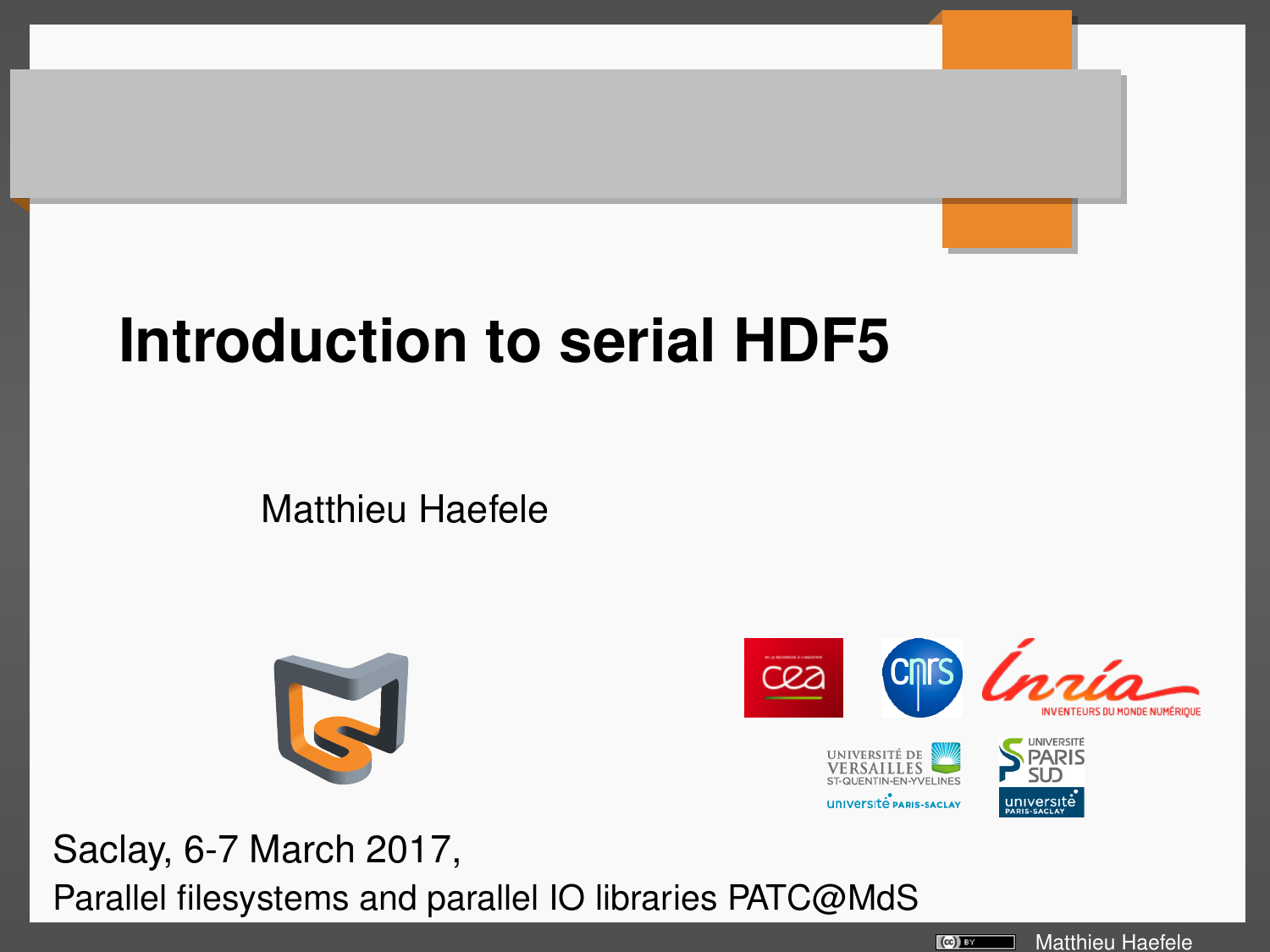

#### **Day 1:**

- AM: Serial HDF5 (M. Haefele)
- PM: Parallel IO and parallel HDF5 (M. Haefele)

#### **Day 2:**

- AM 1: Luster file system @ TGCC (T. Leibovici)
- AM 2 + PM: XIOS (M-H. Nguyen)

#### Please do not forget to **fill the evaluation form** at

<https://events.prace-ri.eu/event/569/evaluation/evaluate>

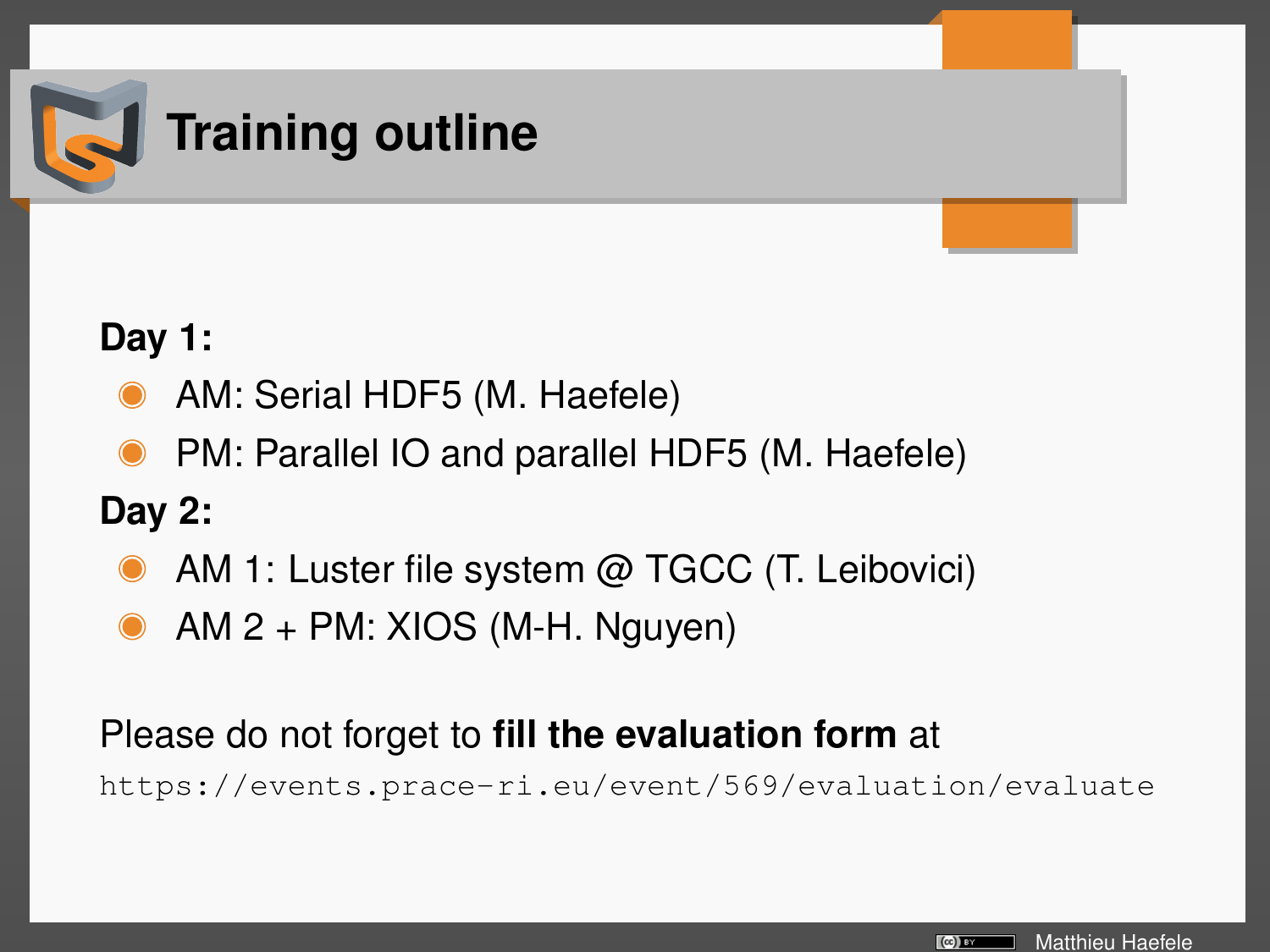

## **Morning:**

- HDF5 in the context of Input/Output (IO)
- HDF5 Application Programming Interface (API)
- Playing with Dataspace
- Hands on session

#### **Afternoon:**

- Parallel IO issues & concepts
- Basic concepts of MPI-IO
- Parallel HDF5
- Hands on session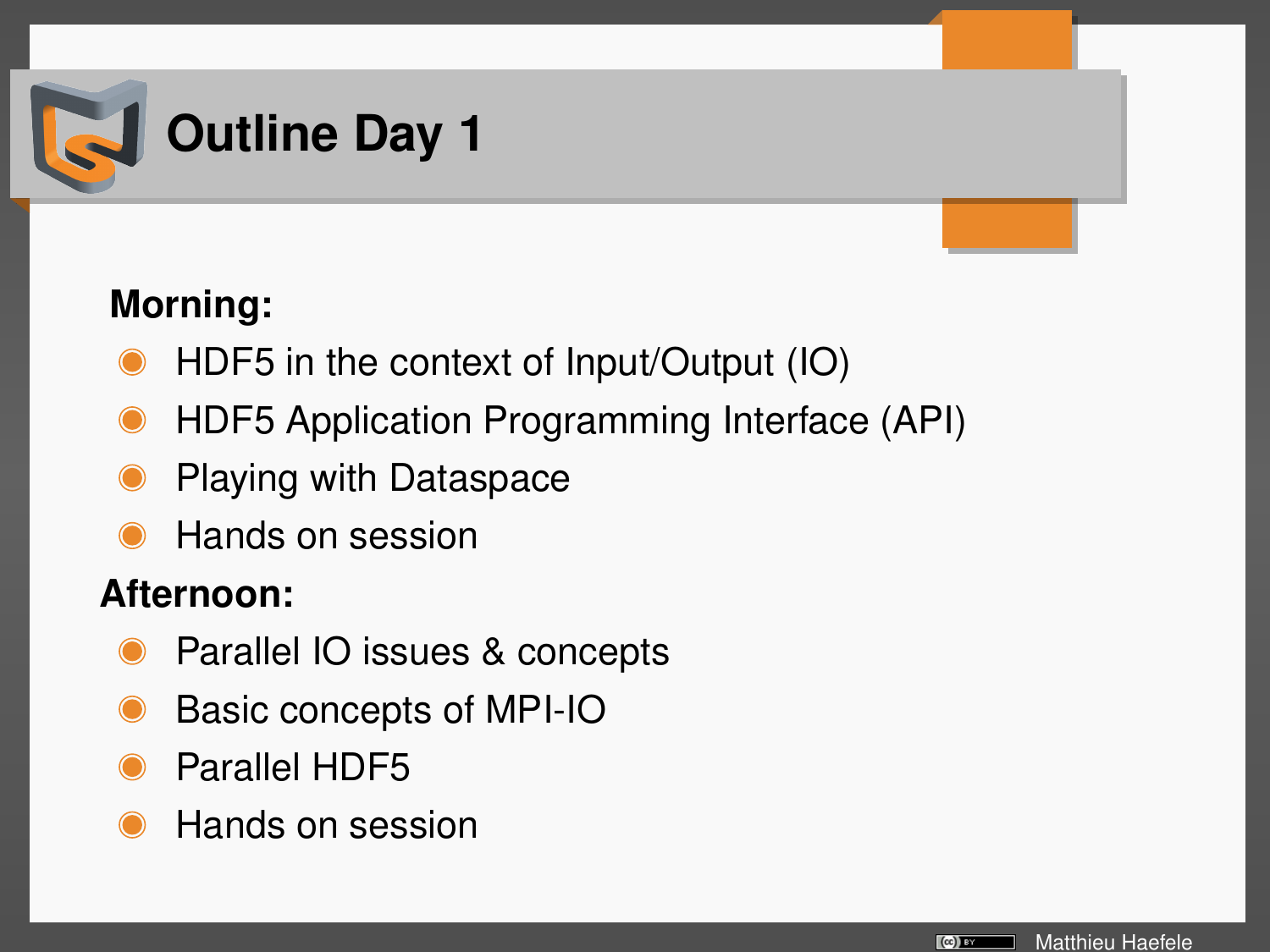

Doing Input / Output is about **TRANSPORTING**

Data stored in **memory** to / from Data stored on **disk**





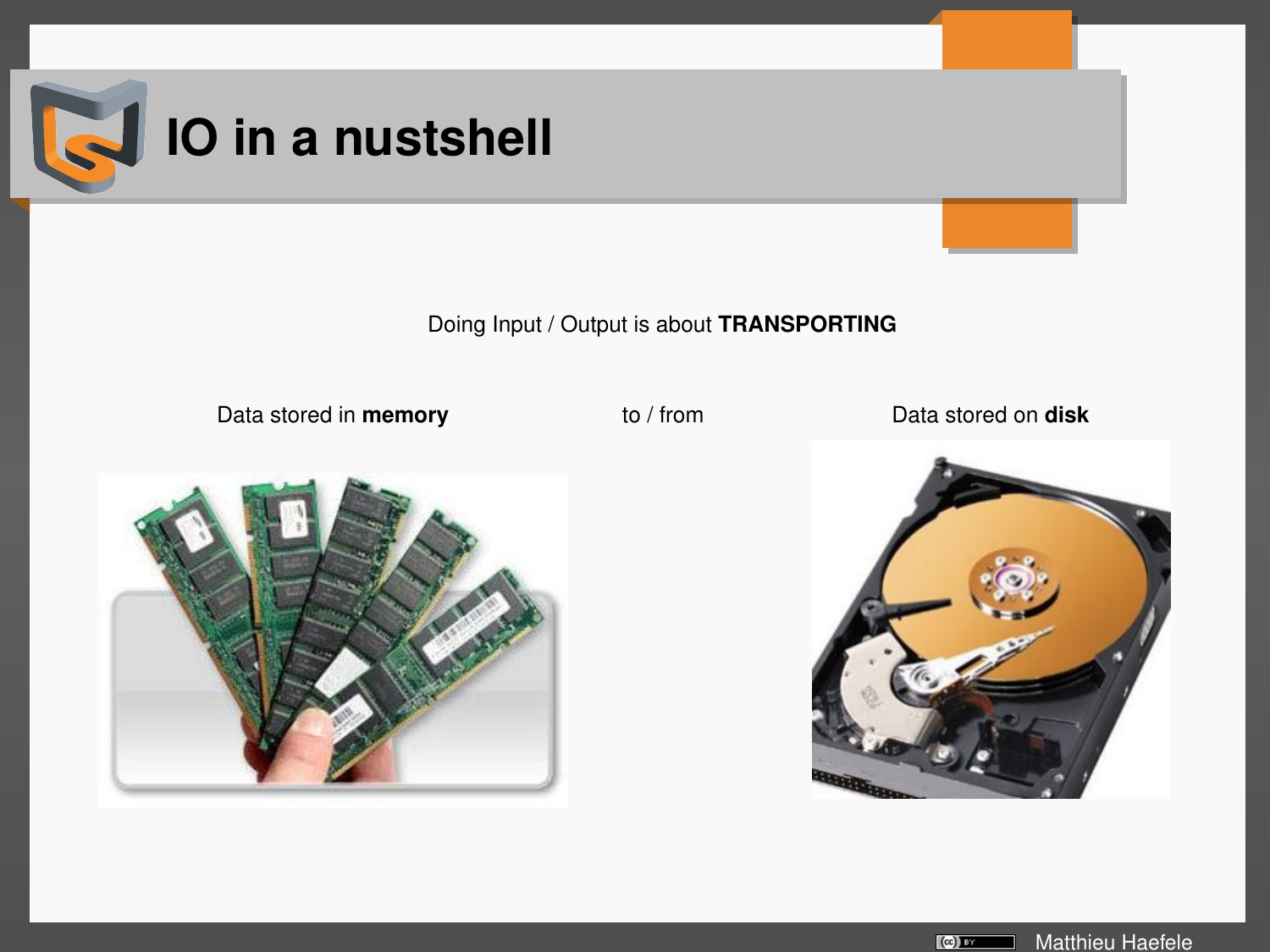

#### **Three criteria / metrics to balance**

- Code development / maintenance time
- **Performance**
- Post-processing requirement

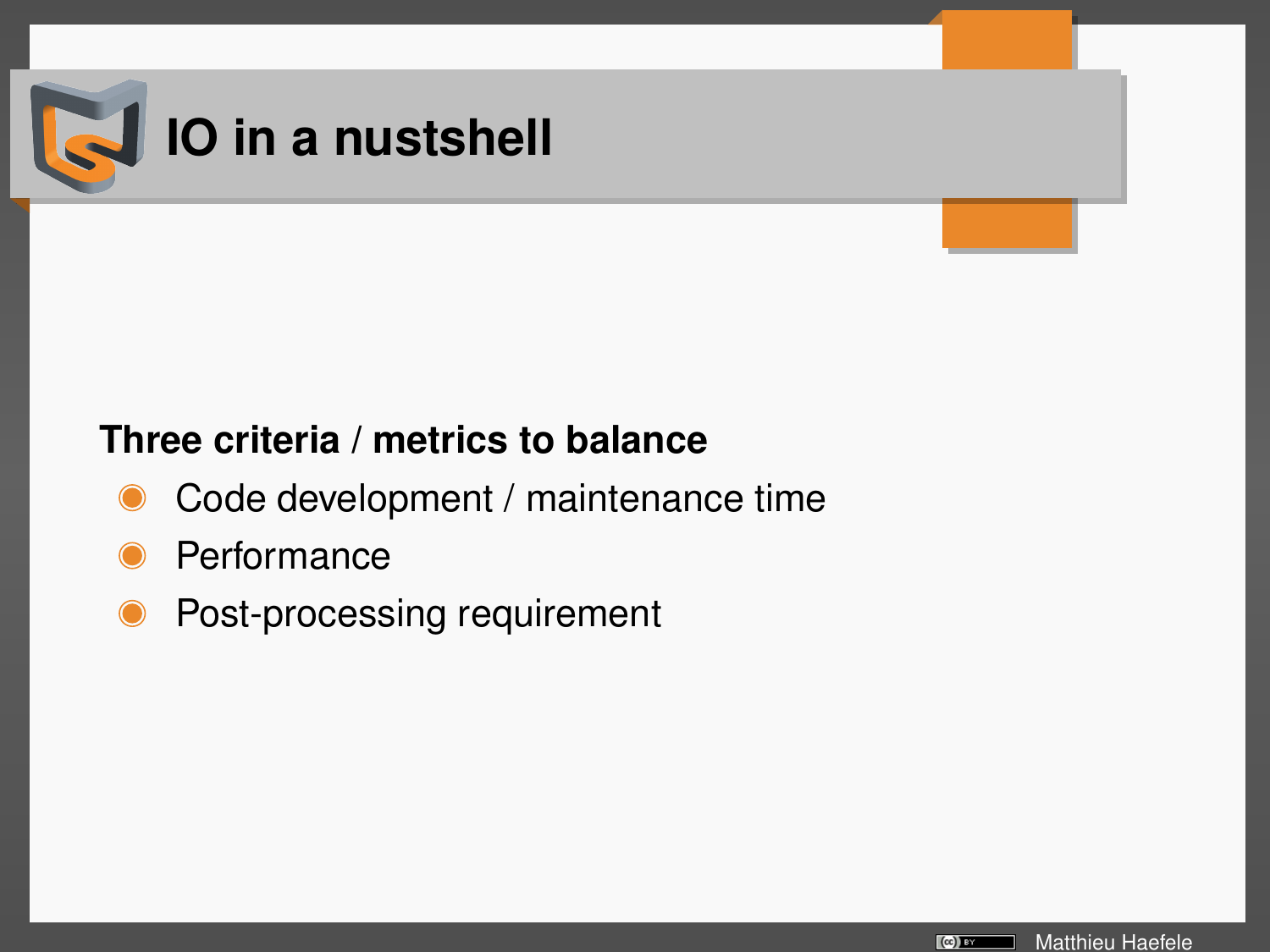

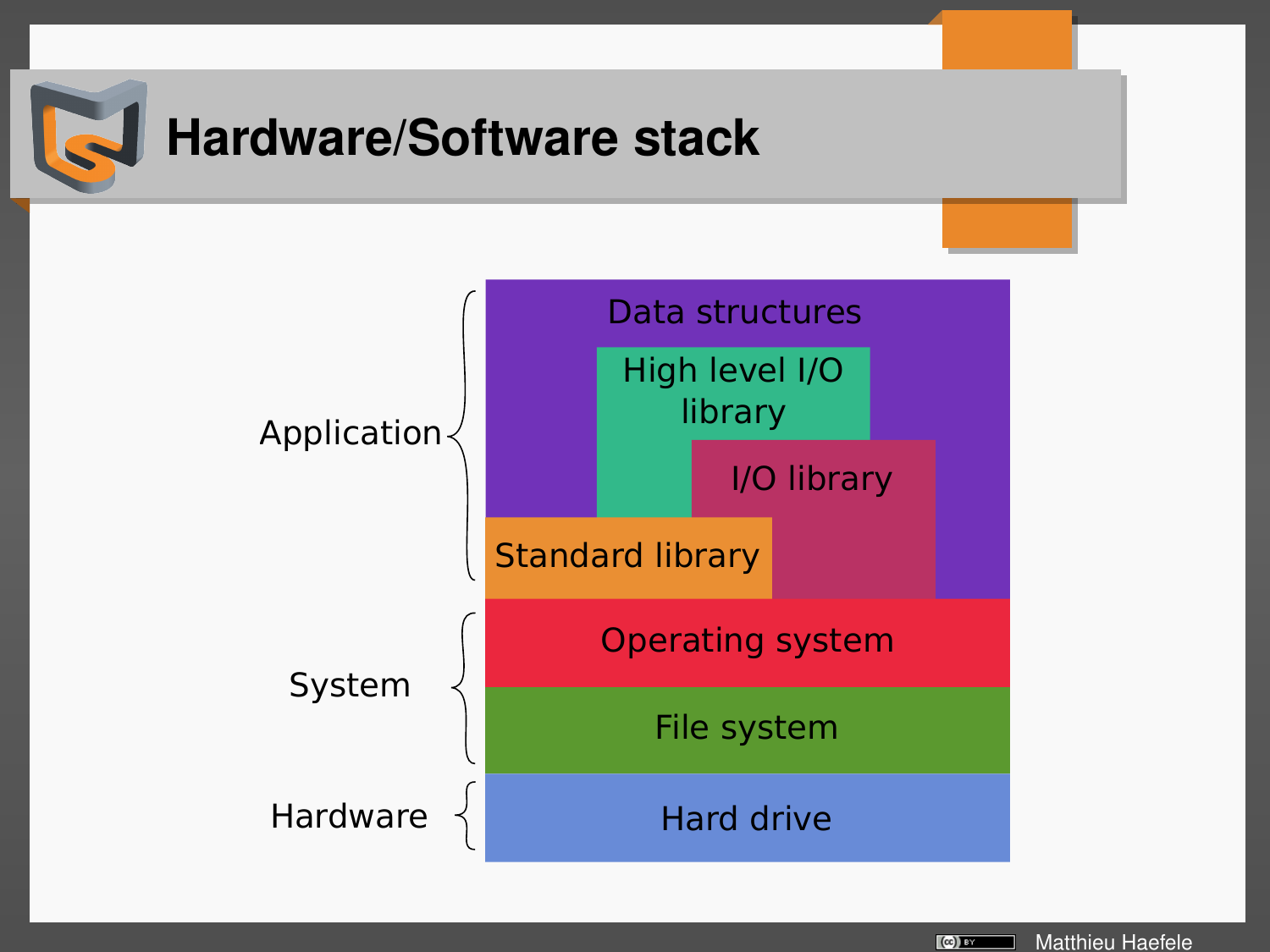

The purpose of high level I/O libraries is to provide the developer a higher level of abstraction to manipulate computational modeling objects

- Meshes of various complexity (rectilinear, curvilinear, unstructured. . . )
- Discretized functions on such meshes
- **Materials**
- . . .

### **Until now, these libraries are mainly used in the context of visualization**

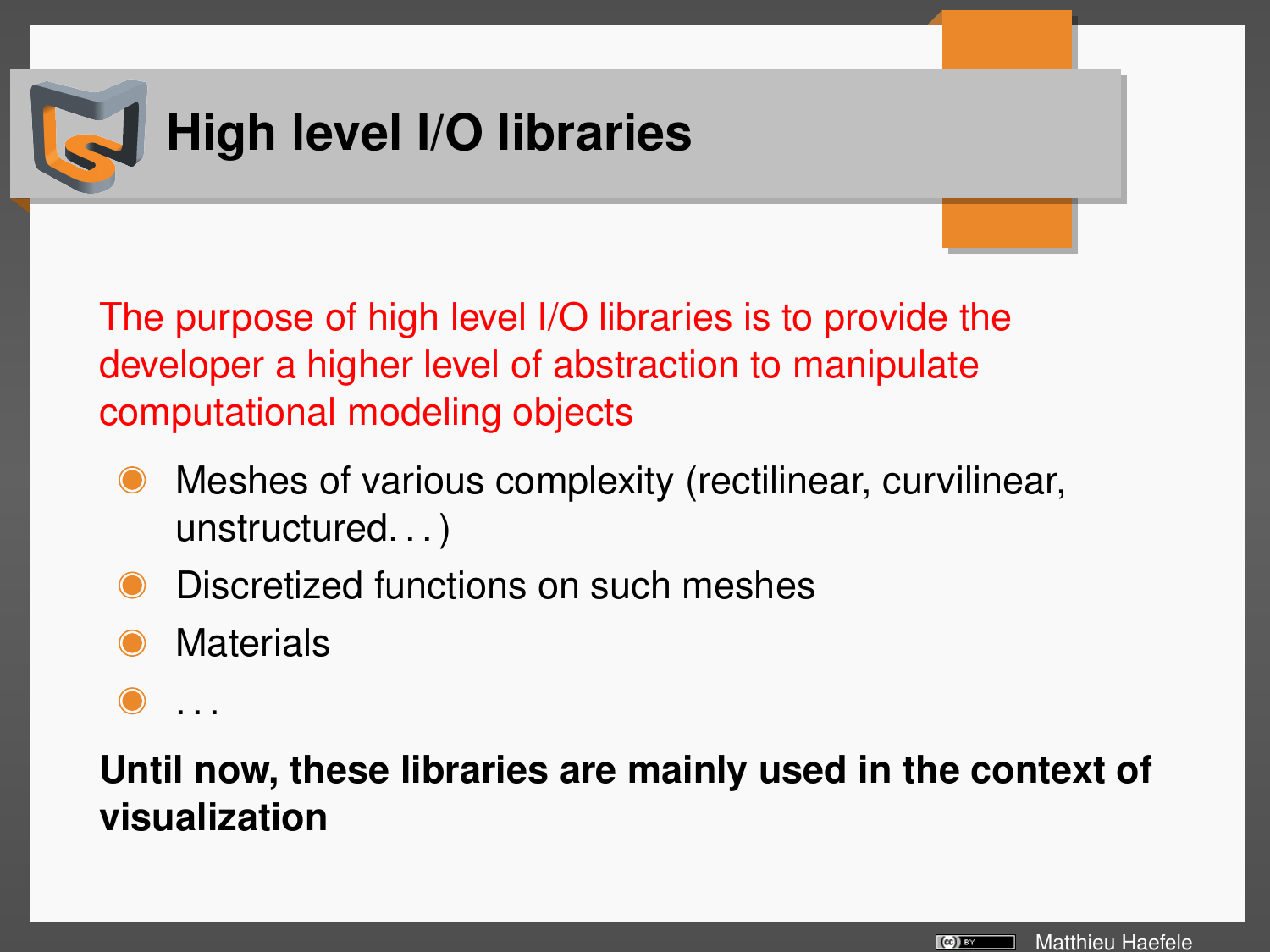

# **Existing libraries**



- Wide range of objects
- Built on top of HDF5
- "Native" format for VisIt
- Exodus
	- Focused on unstructured meshes and finite element representations
	- Built on top of NetCDF
- Famous/intensively used codes' output format
- eXtensible Data Model and Format (XDMF)
- **XIOS (XML IO Server)**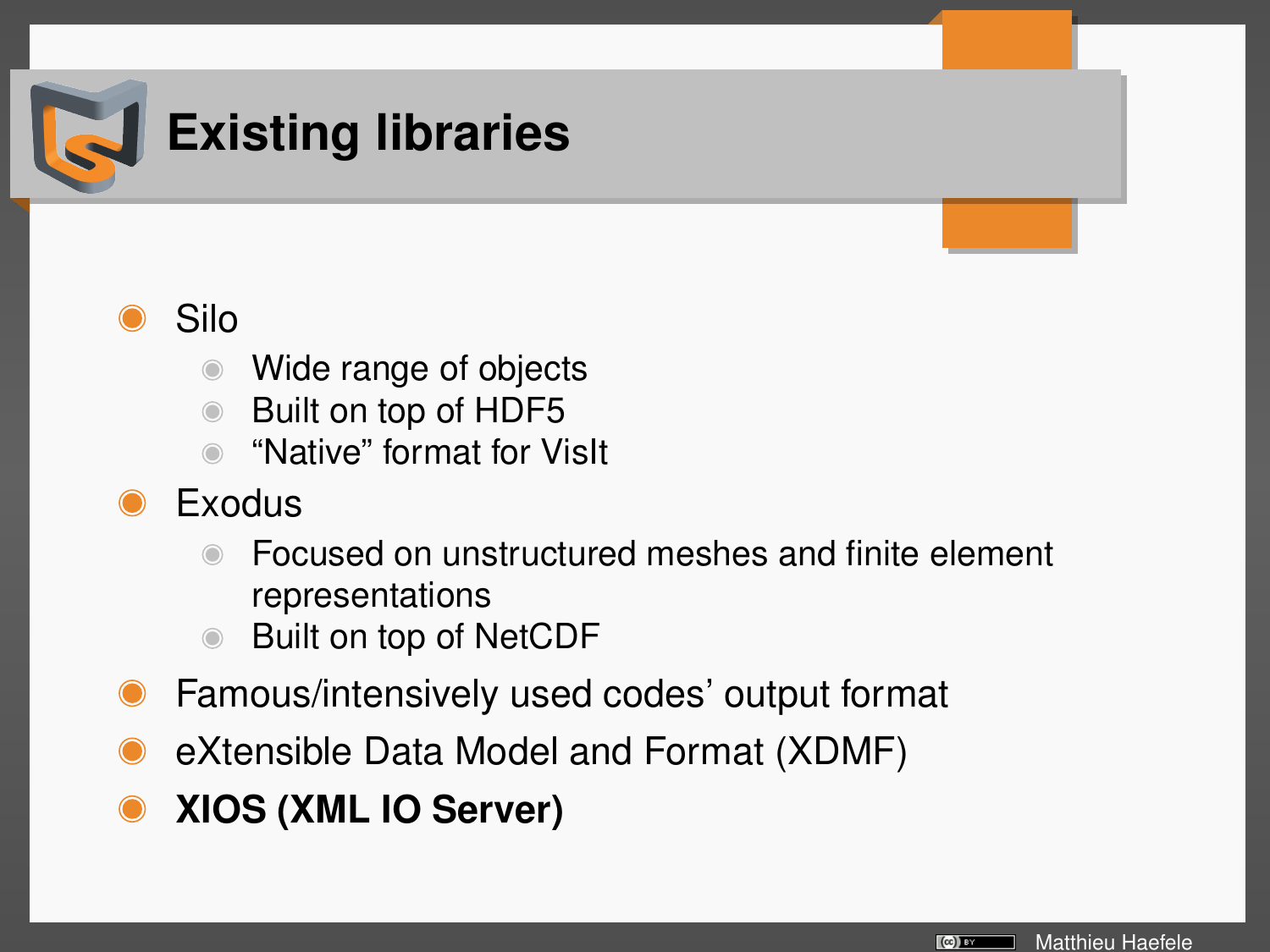

#### **Purpose of I/O libraries:**

- Efficient I/O
- Portable binary files
- Higher level of abstraction for the developer

#### **Two main existing libraries:**

- Hierarchical Data Format: HDF5
- Network Common Data Form: NetCDF

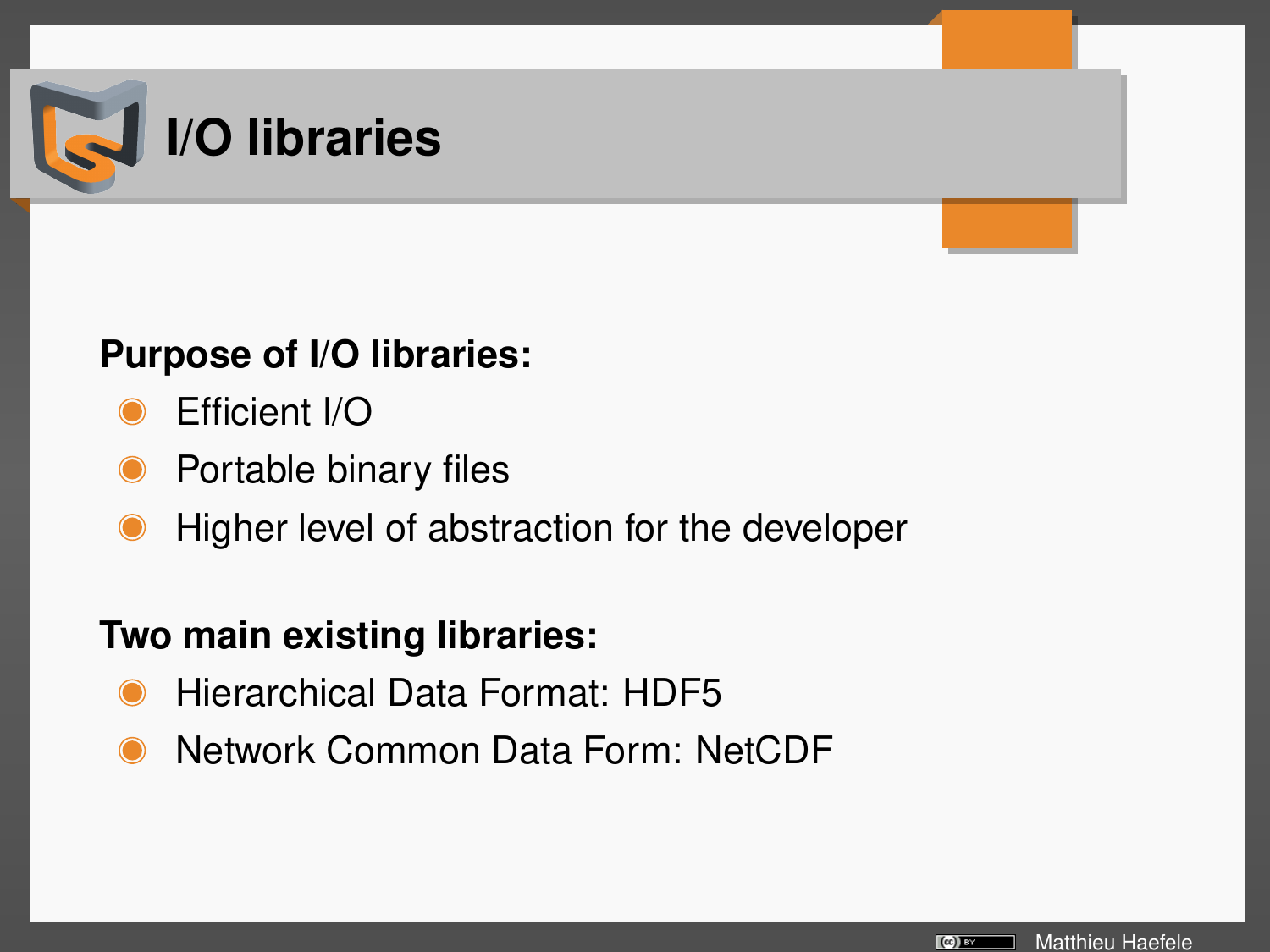

### **HDF5 file:**

- HDF5 group: a grouping structure containing instances of zero or more groups or datasets
- HDF5 dataset: a multidimensional array of data elements

#### **HDF5 dataset** ⇔ **multidimensional array:**

- Name
- Datatype (Atomic, NATIVE, Compound)
- Dataspace (rank, sizes, max sizes)
- Storage layout (contiguous, compact, chunked)

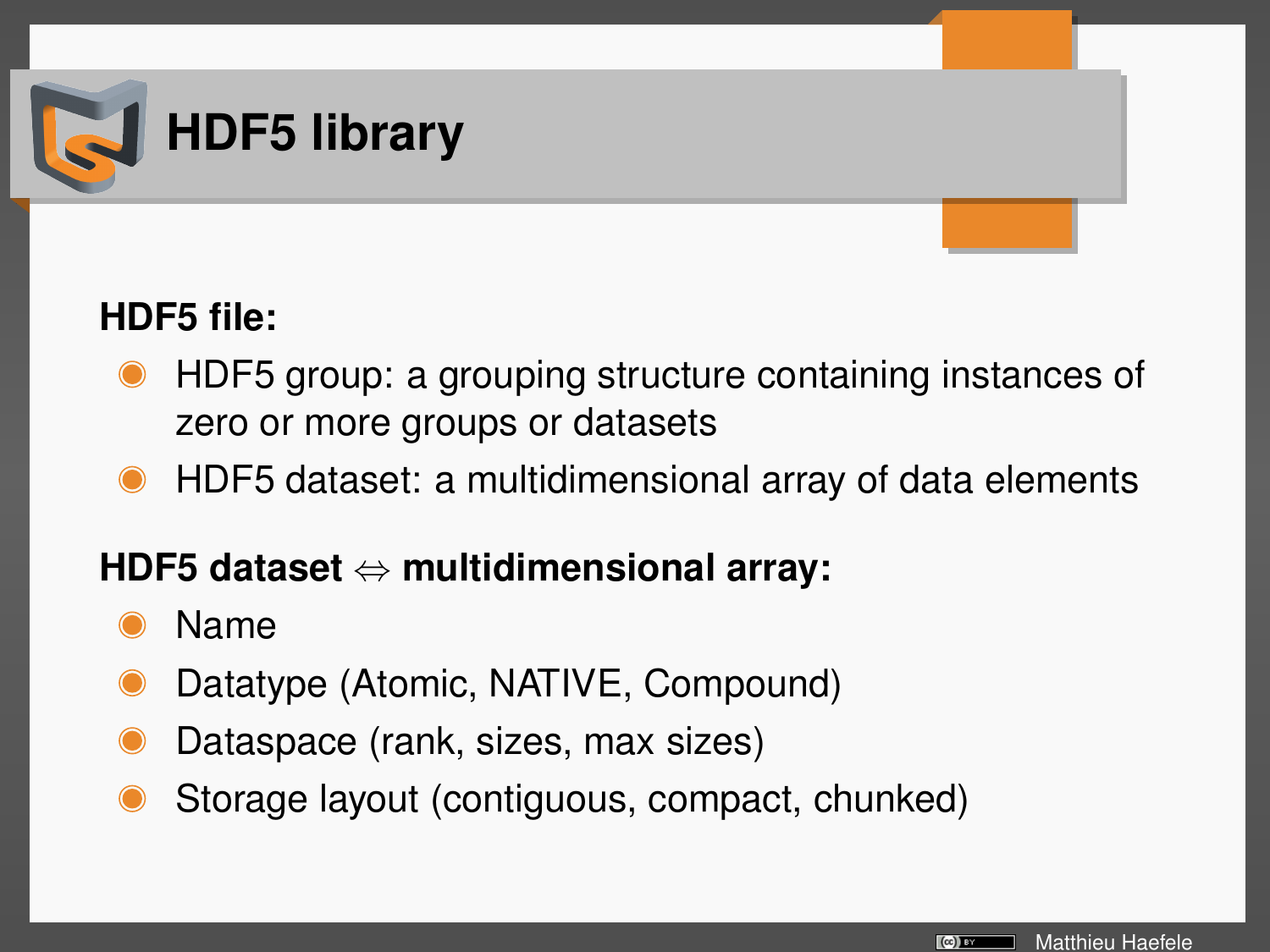

. . .

- **Dimension Scale** (H5DS): Enables to attach dataset dimension to scales
- **Lite** (H5LT): Enables to write simple dataset in one call
- **Image** (H5IM): Enables to write images in one call
- **Table** (H5TB): Hides the compound types needed for writing tables
- **Packet Table** (H5PT): Almost H5TB but without record insertion/deletion but supports variable length records

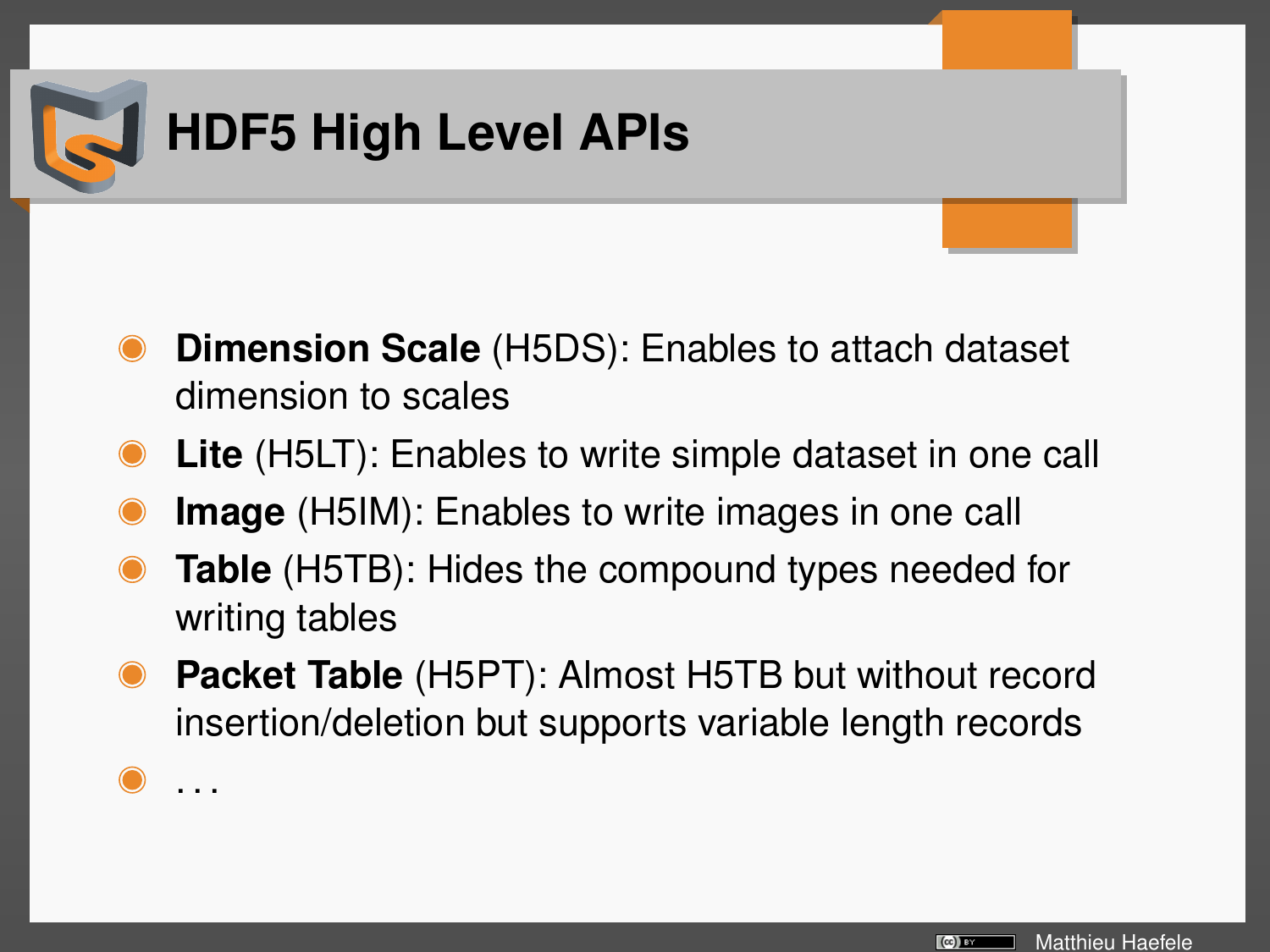

. . .

- **H5F**: File manipulation routines
- **H5G**: Group manipulation routines
- **H5S**: Dataspace manipulation routines
- **H5D**: Dataset manipulation routines

Just have a look at the outstanding on-line reference manual for HDF5 !

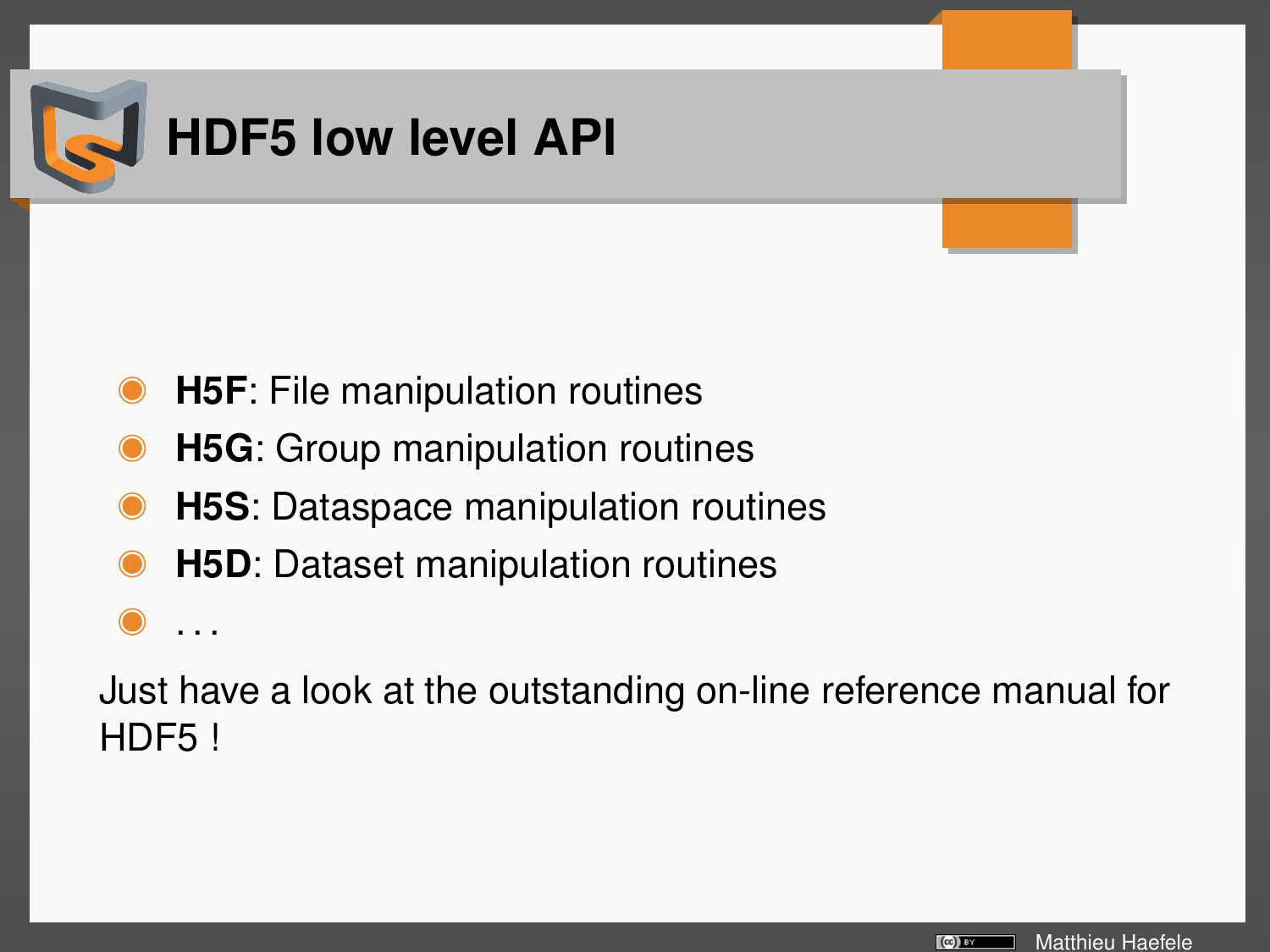

## **C order versus Fortran order**

/\* C language  $*/$ #define NX 4 #define NY 3 int x,y; int f[NY][NX];

for  $(y=0; y < NY; y++)$ for  $(x=0:x<\mathbb{N}x:x++)$  $f[\textbf{v}][\textbf{x}] = x+y;$ 

! Fortran language integer, parameter :: NX=4 integer, parameter :: NY=3 integer :: x,y integer, dimension(NX,NY) :: f

do  $y=1, NY$  $do x=1.NX$  $f(x,y) = (x-1) + (y-1)$  enddo enddo

0 1 2 3 1 2 3 4 2 3 4 5

The memory mapping is identical, the language semantic is different !!

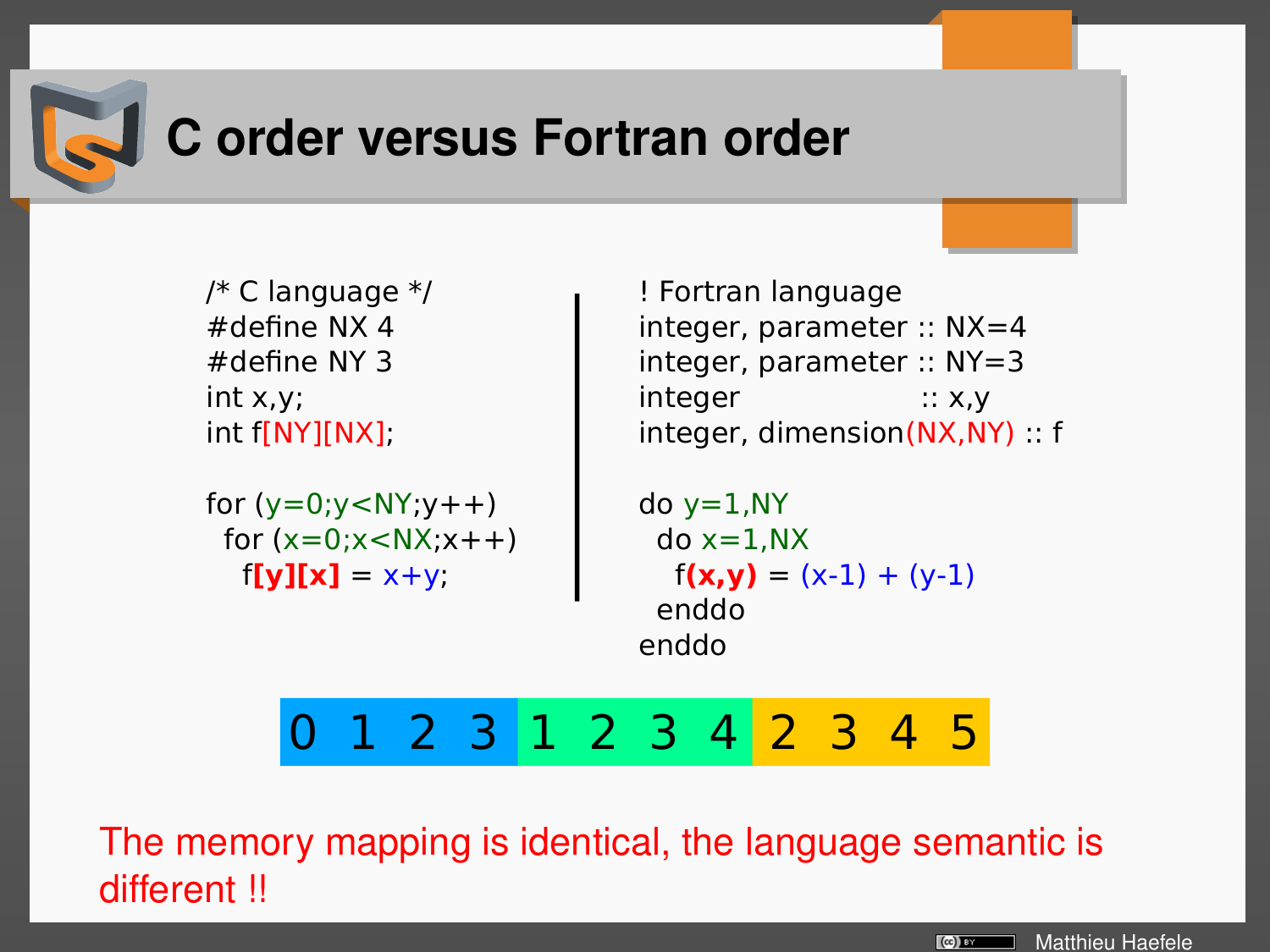

```
#define NX 5
#define NY 6
#define RANK 2
i n t main ( void )
{
    hid<sub>-t</sub> file, dataset, dataspace;
    hsize_t dimsf[2];
    herr_t status;
    int data [NY] [NX];
    init (data);
    file = H5Fcreate("example.h5", H5FACC_TRUNC, H5P_DEFAULT, \n\H5P_DEFAULT);
    dimsf[0] = NY;dimsf[1] = NX;
```
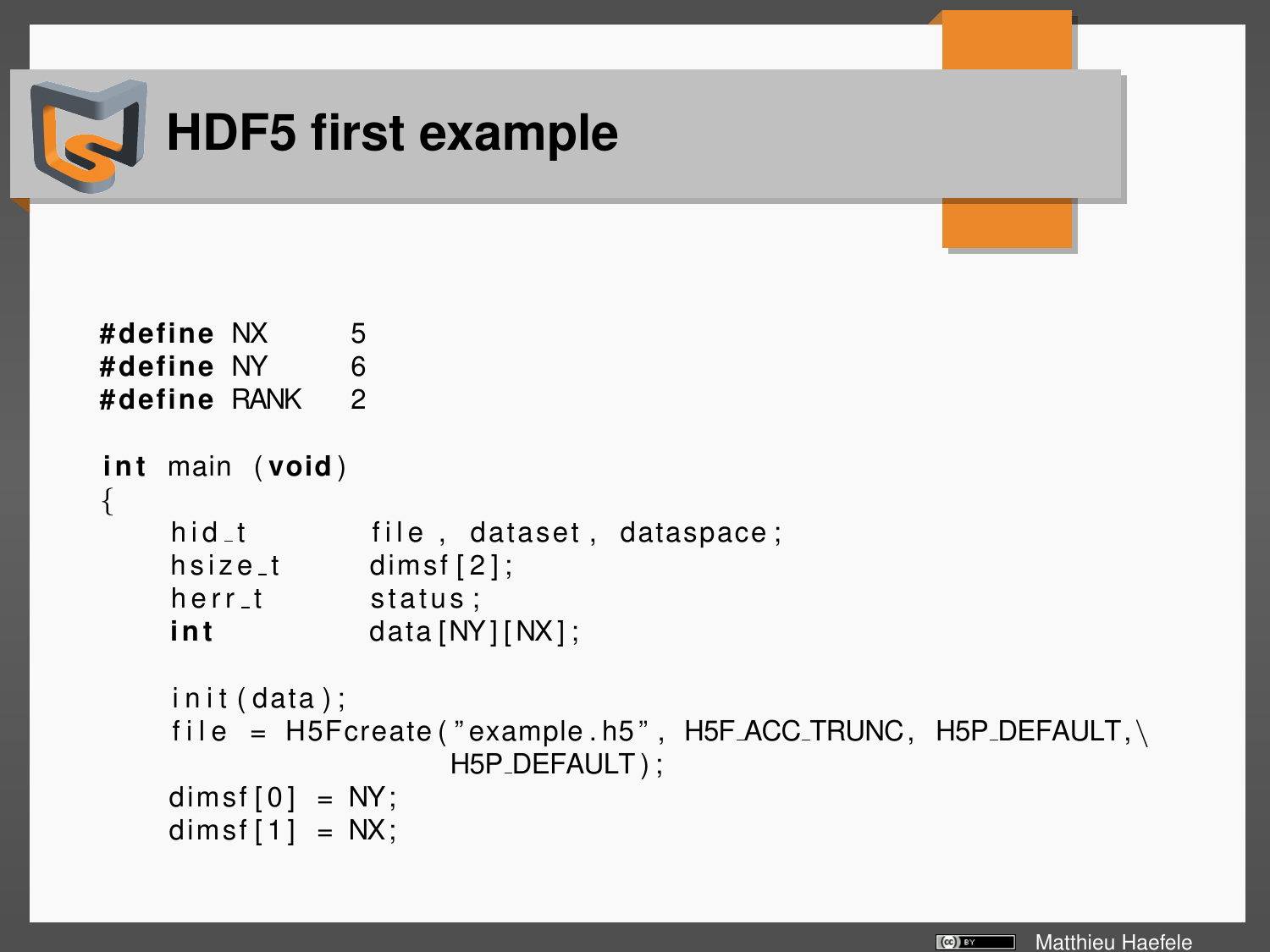

 $dataspace = H5Screate_simple(RANK, dimsf, NULL);$ 

```
dataset = H5D\text{create} (file, "IntArray", H5T\text{NATIVE}. NT, \
    dataspace, H5P_DEFAULT, H5P_DEFAULT, H5P_DEFAULT);
```

```
status = H5Dwrite (dataset, H5T_NATIVE INT, H5S_1ALL, \setminusH5S_ALL, H5P_DEFAULT, data):
```

```
H5Sclose ( dataspace ) ;
H5Dclose ( dataset ) ;
H5Fclose (file);
```

```
return 0;
```
}

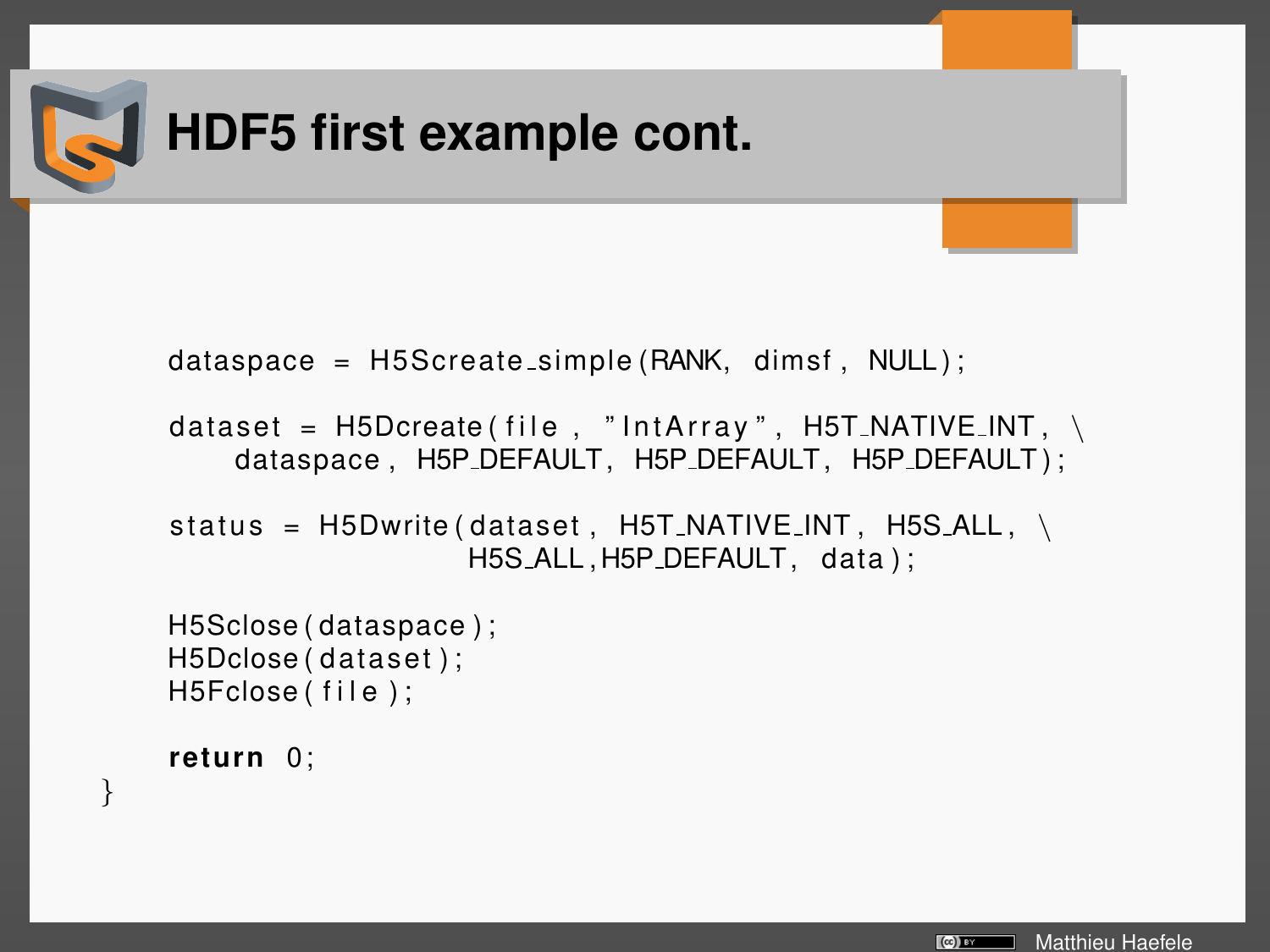```
HDF5 high level example cont.
status = H5LTmake_dataset_int(file, "IntArray", RANK, dimsf, data);
H5Fclose (file);
return 0;
```
}

```
Matthieu Haefele
\left[\left(\infty\right)\right] EV
```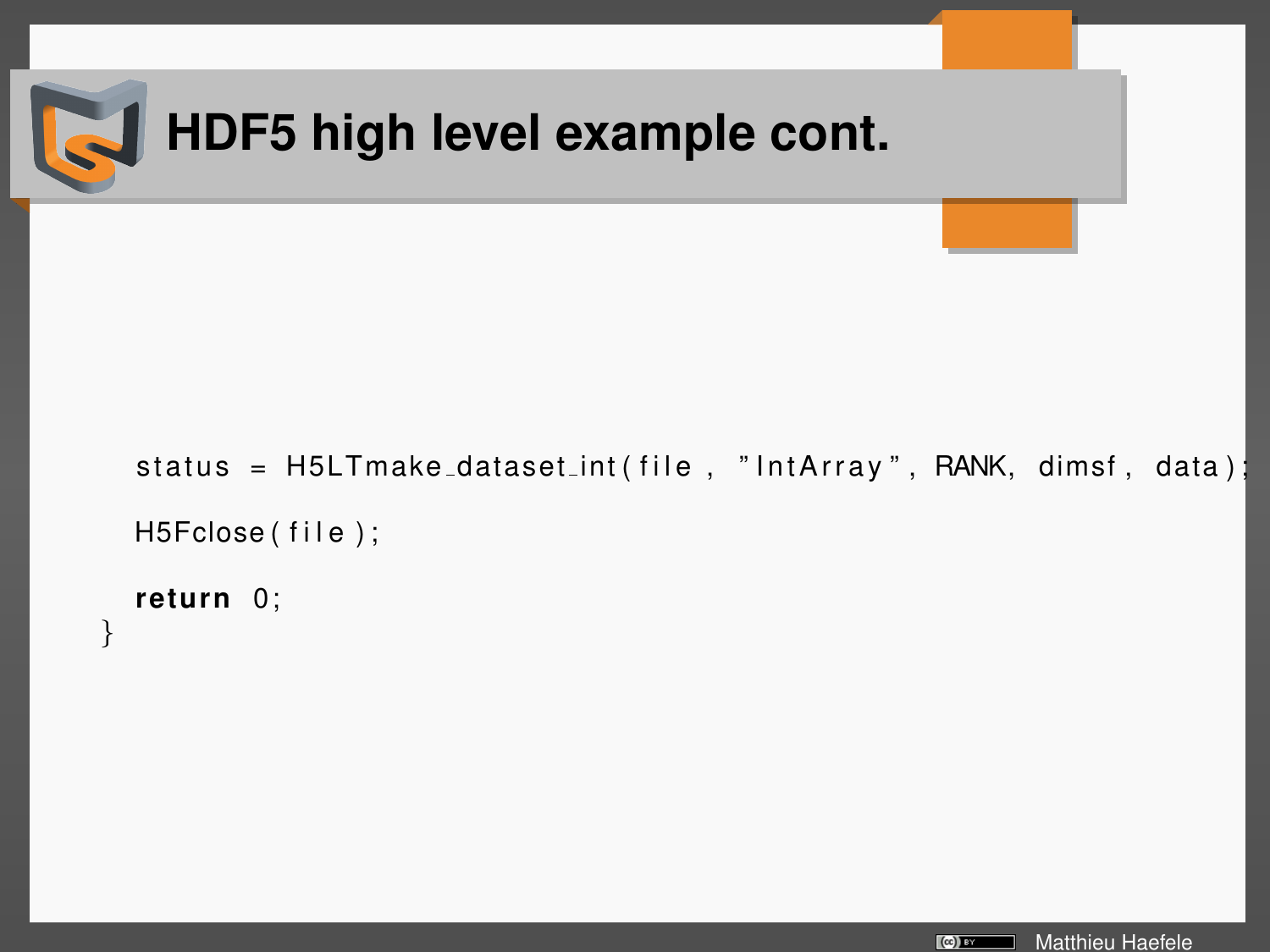

```
hid<sub>-t</sub> file, dataset, dataspace;
hsize_t dimsf[2];
herr_t status;
```
- hid t: handler for any HDF5 objects (file, groups, dataset, dataspace, datatypes. . . )
- hsize t: C type used for number of elements of a dataset (in each dimension)
- herr\_t: C type used for getting error status of HDF5 functions

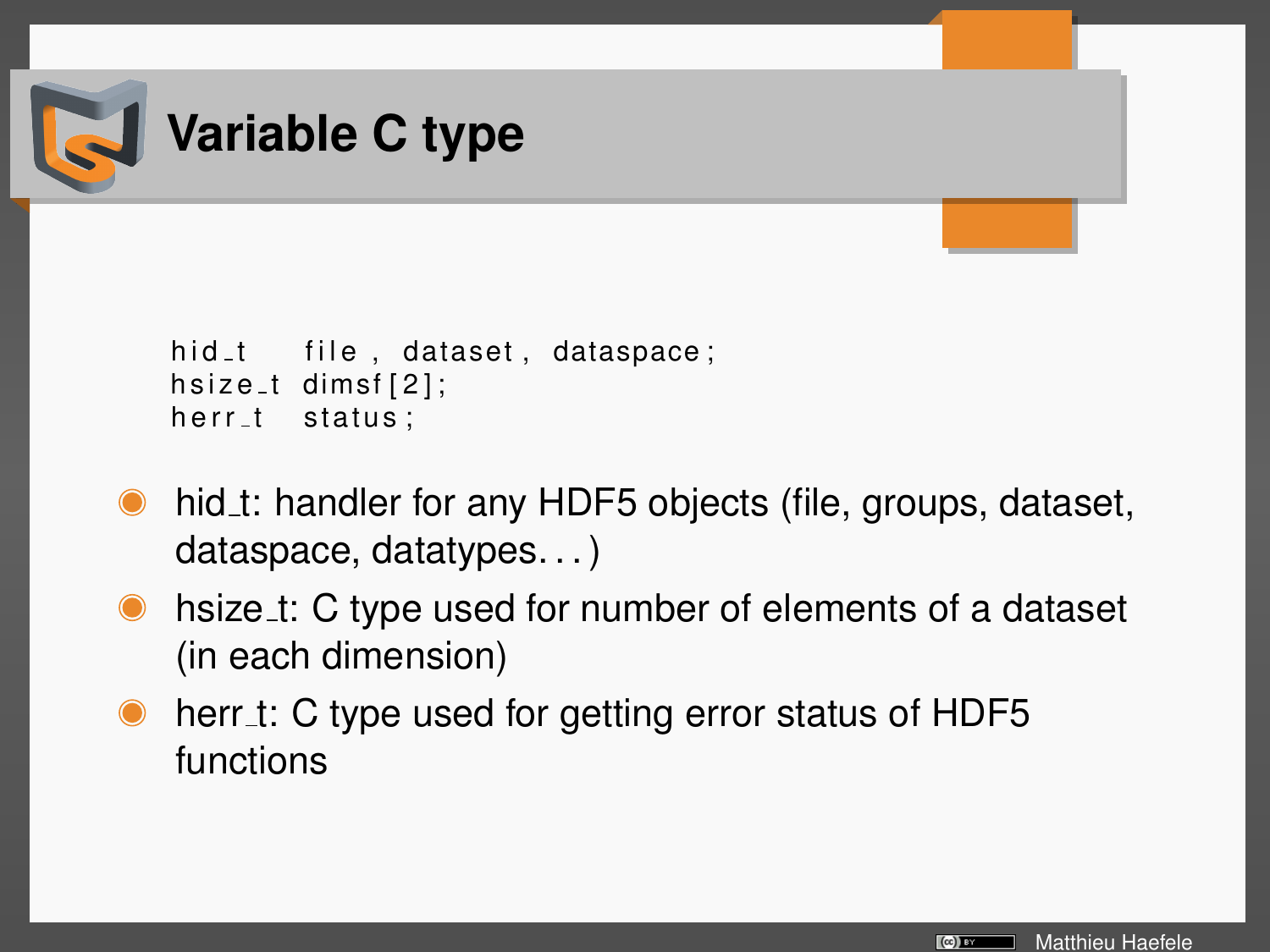

#### file =  $H5F\text{c}$ reate ("example .h5", H5F\_ACC\_TRUNC, H5P\_DEFAULT,\ H5P\_DEFAULT);

- "example.h5": file name
- H5F ACC TRUNC: File creation and suppress it if it exists already
- H5P DEFAULT: file creation property list
- H5P DEFAULT: file access property list (needed for MPI-IO)

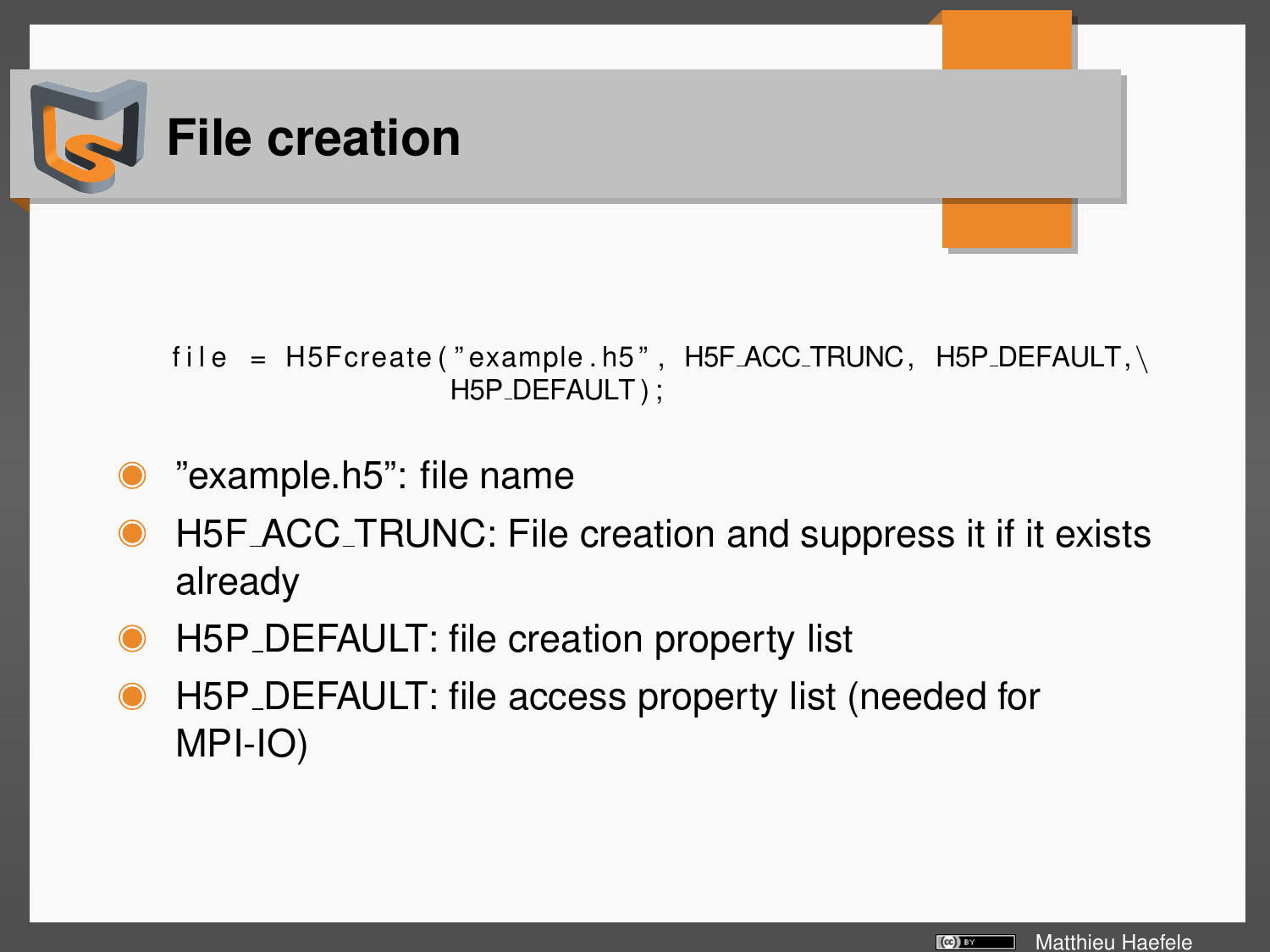

```
dimsf[0] = NY;dimsf[1] = NX;dataspace = H5Screate_simple (RANK, dimsf, NULL);
```
- RANK: dataset dimensionality
- dimsf: size of the dataspace in each dimension
- NULL: specify max size of the dataset being fixed to the size

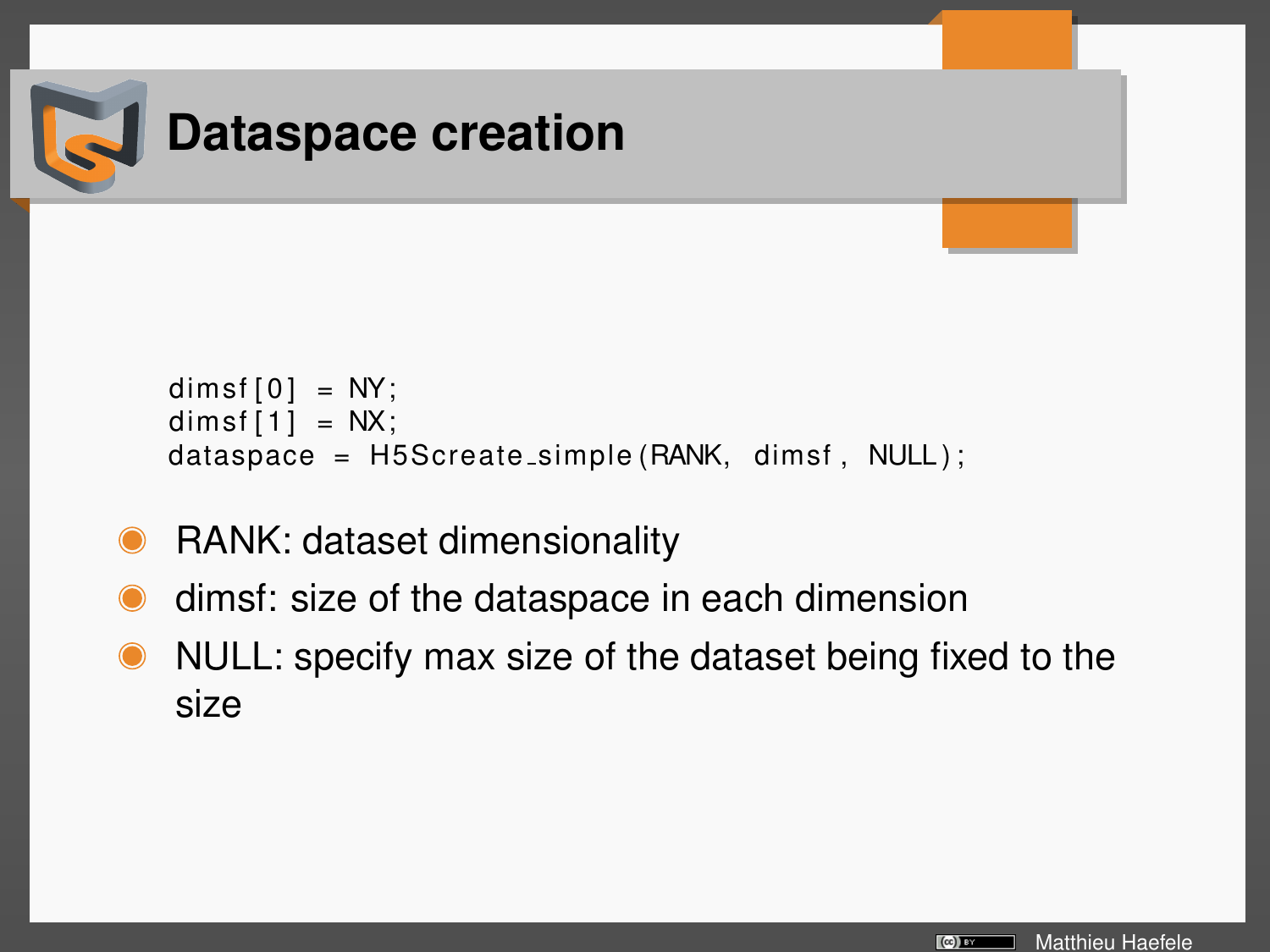

dataset =  $H5D\text{create}$  (file, "IntArray",  $H5T_NATIVE_N$ dataspace, H5P\_DEFAULT, H5P\_DEFAULT, H5P\_DEFAULT);

- file: HDF5 objects where to create the dataset. Should be a file or a group.
- "IntArray": dataset name
- H5T NATIVE INT: type of the data the dataset will contain
- dataspace: size of the dataset
- H5P\_DEFAULT: default option for property list.

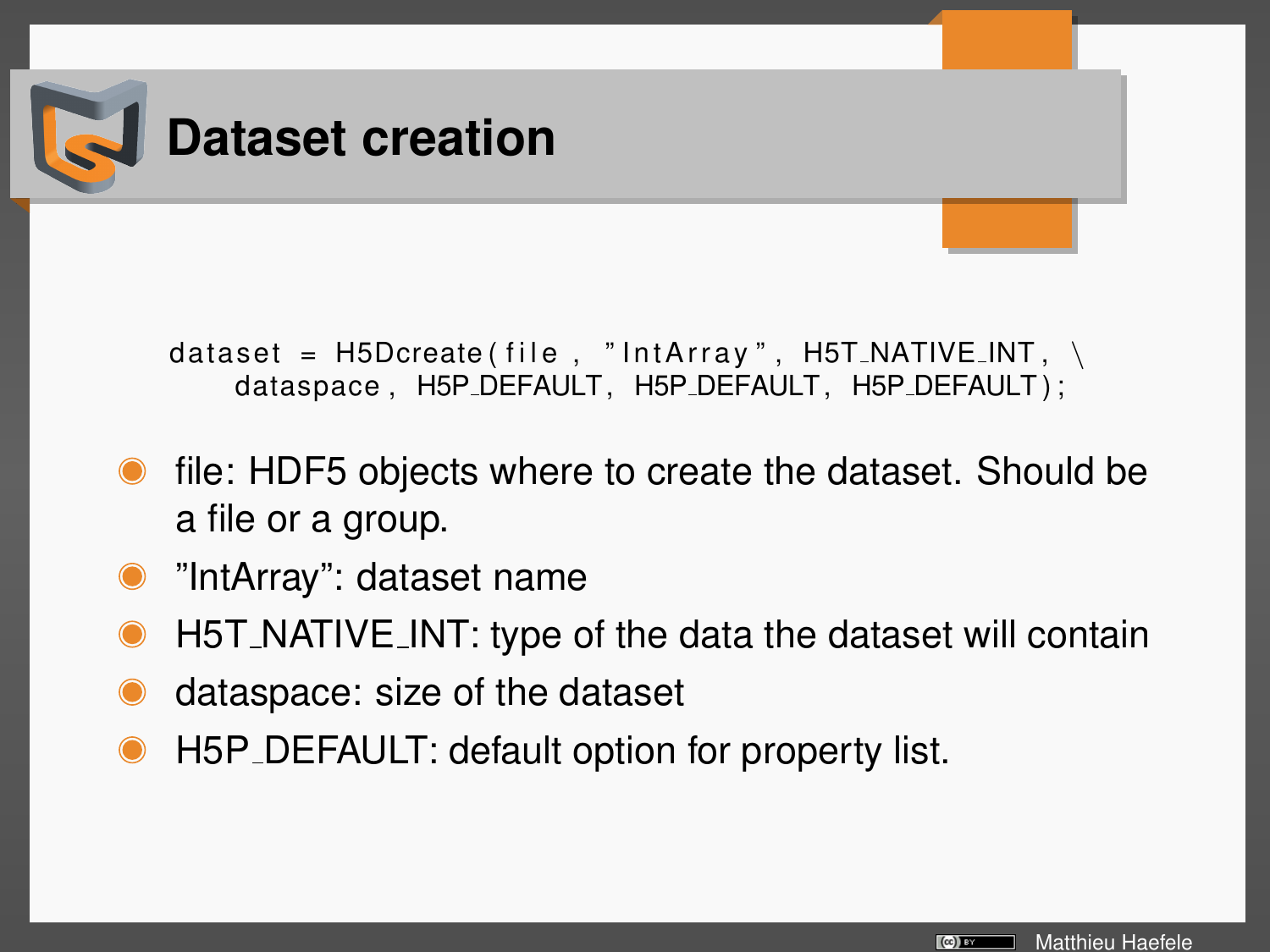

- Predefined Datatypes: created by HDF5.
- Derived Datatypes: created or derived from the predefined data types.

There are two types of predefined datatypes:

- **STANDARD:** They defined standard ways of representing data. Ex: H5T IEEE F32BE means IEEE representation of 32 bit floating point number in big endian.
- **NATIVE**: Alias to standard data types according to the platform where the program is compiled. Ex: on an Intel based PC, H5T\_NATIVE\_INT is aliased to the standard predefined type, H5T STD 32LE.

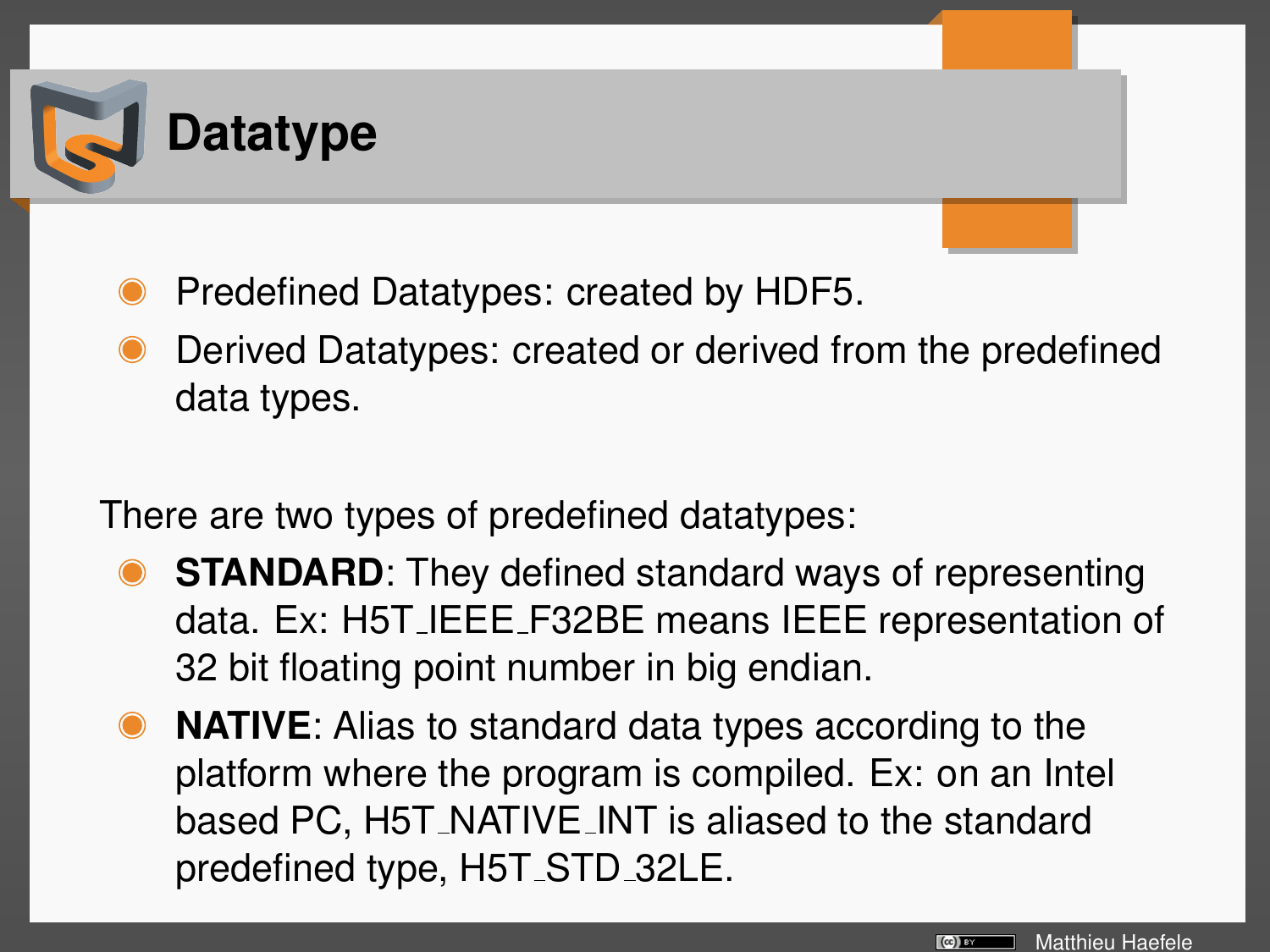

#### A data type can be:

- ATOMIC: cannot be decomposed into smaller data type units at the API level. Ex: integer
- COMPOSITE: An aggregation of one or more data types. Ex: compound data type, array, enumeration

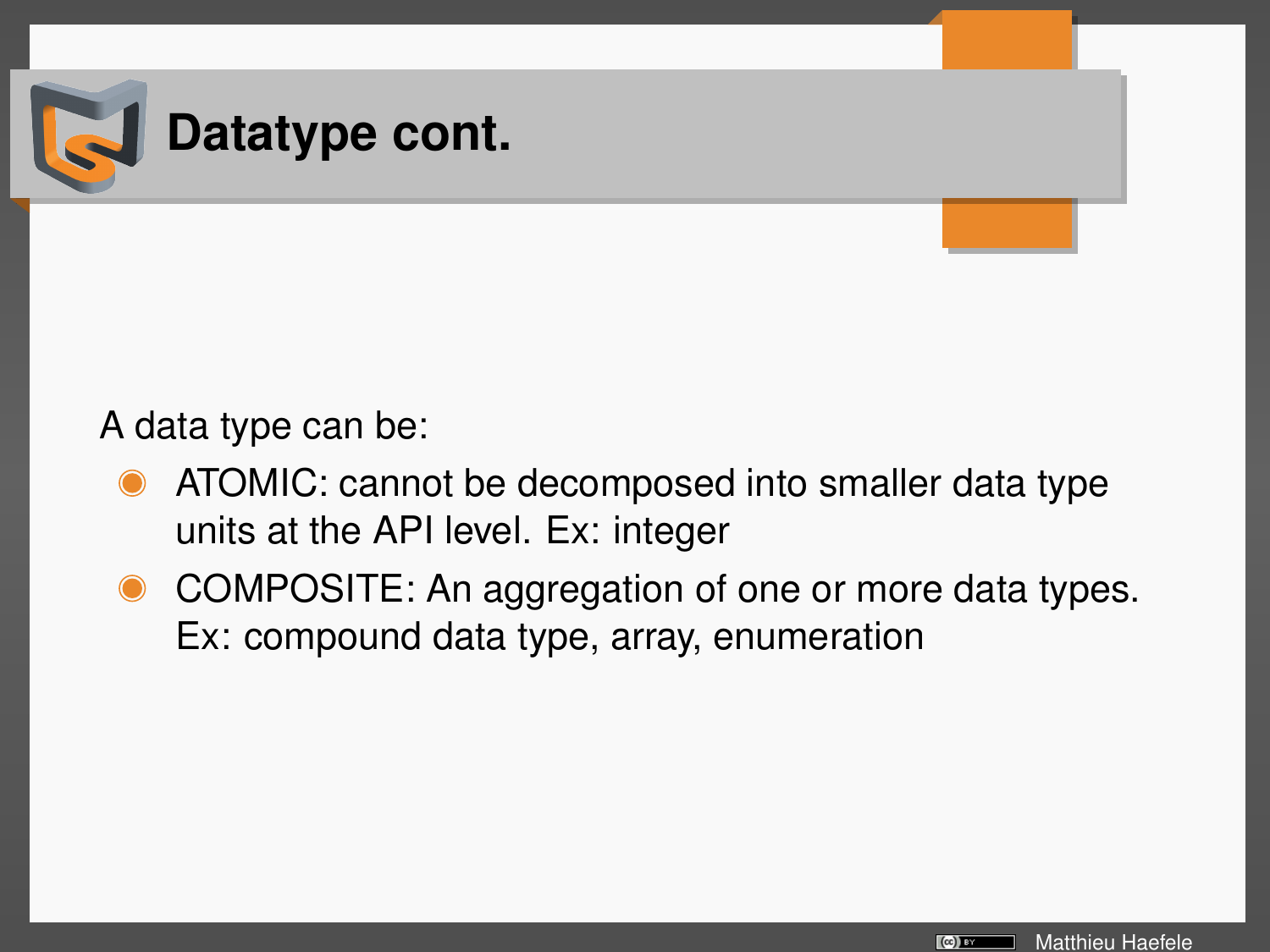

status =  $H5Dwrite$  (dataset,  $H5T_NATIVE_N$ ,  $H5S_1ALL$ ,  $\setminus$ H5S\_ALL, H5P\_DEFAULT, data);

- dataset: HDF5 objects representing the dataset to write
- H5T NATIVE INT: Type of the data in memory
- H5S ALL: dataspace specifying the portion of memory that needs be read (in order to be written)
- H5S ALL: dataspace specifying the portion of the file dataset that needs to be written
- H5P DEFAULT: default option for property list (needed for MPI-IO).
- data: buffer containing the data to write

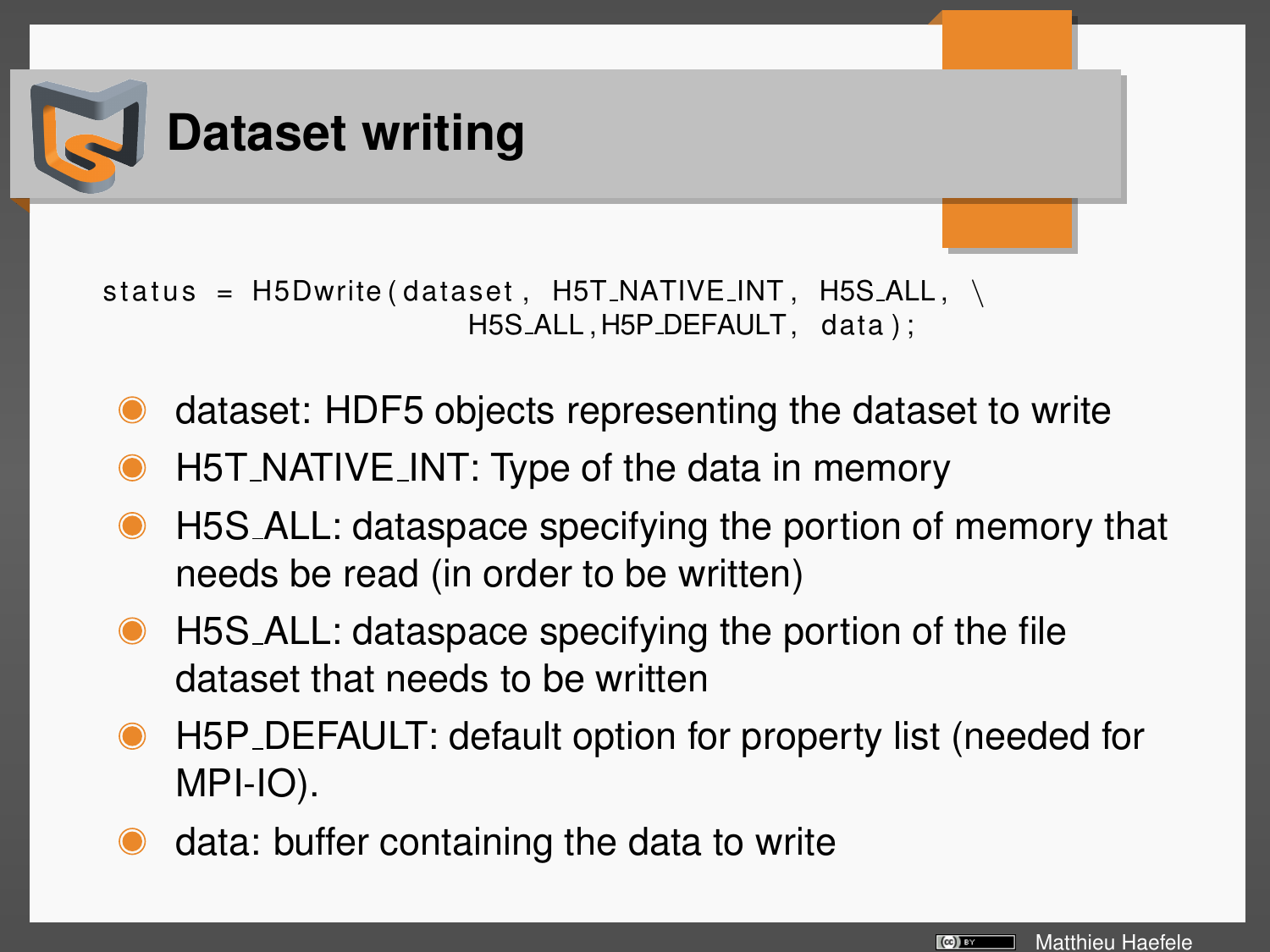

# **Closing HDF5 objects**

```
H5Sclose ( dataspace ) ;
H5Dclose ( dataset ) ;
H5Fclose (file);
```
Opened/created HDF5 objects are closed.

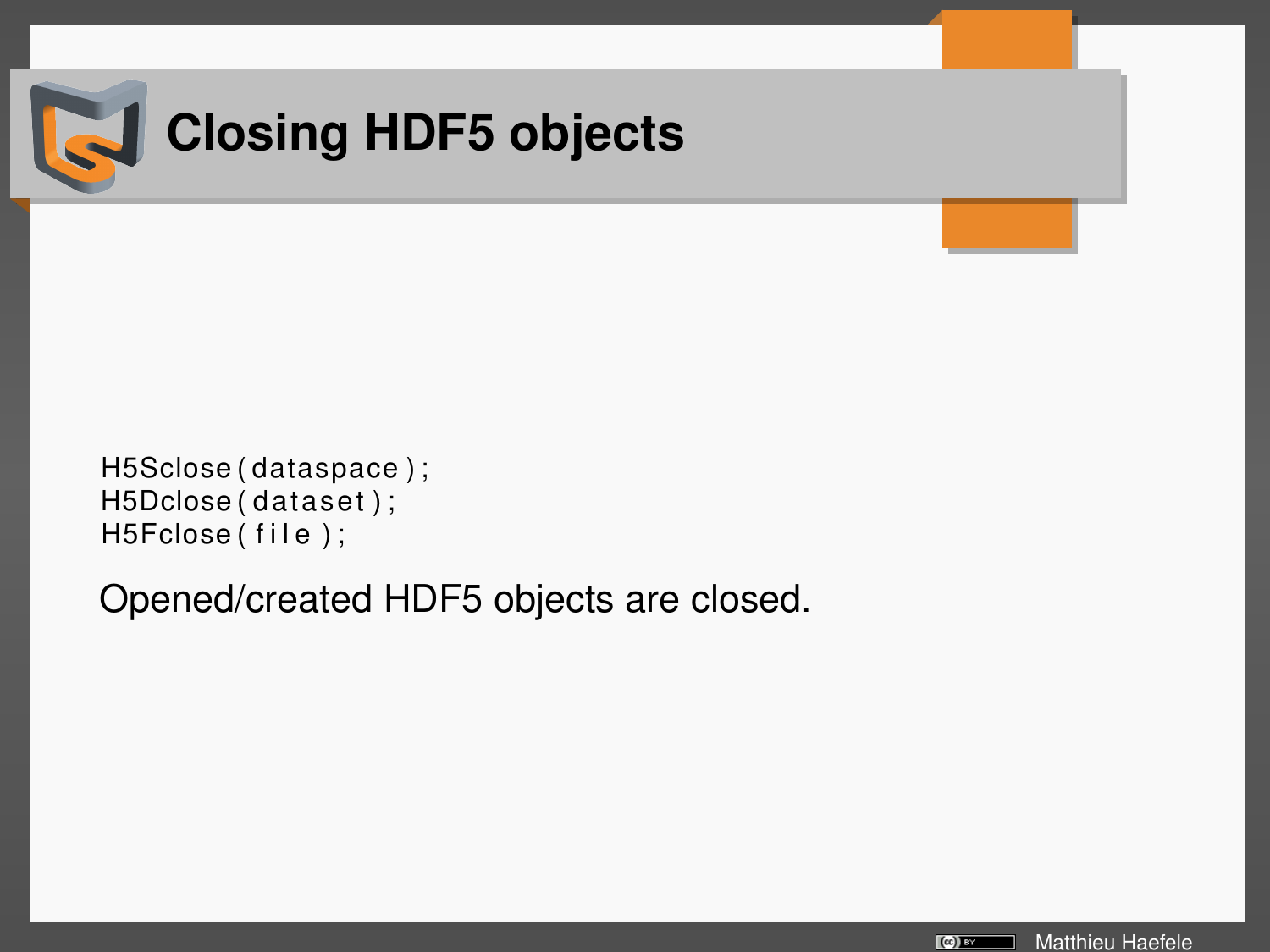

}

. . .

```
status = H5LTmake_dataset_int(file, "IntArray", RANK, dimsf, data);
H5Fclose (file);
return 0;
```
This example is almost a **fwrite**, but:

- The generated file is portable
- The generated file can be accessed with HDF5 tools
- Attributes can be added on datasets or groups
- The type of the data can be fixed
- The storage layout can be modified
- Portion of the dataset can be written

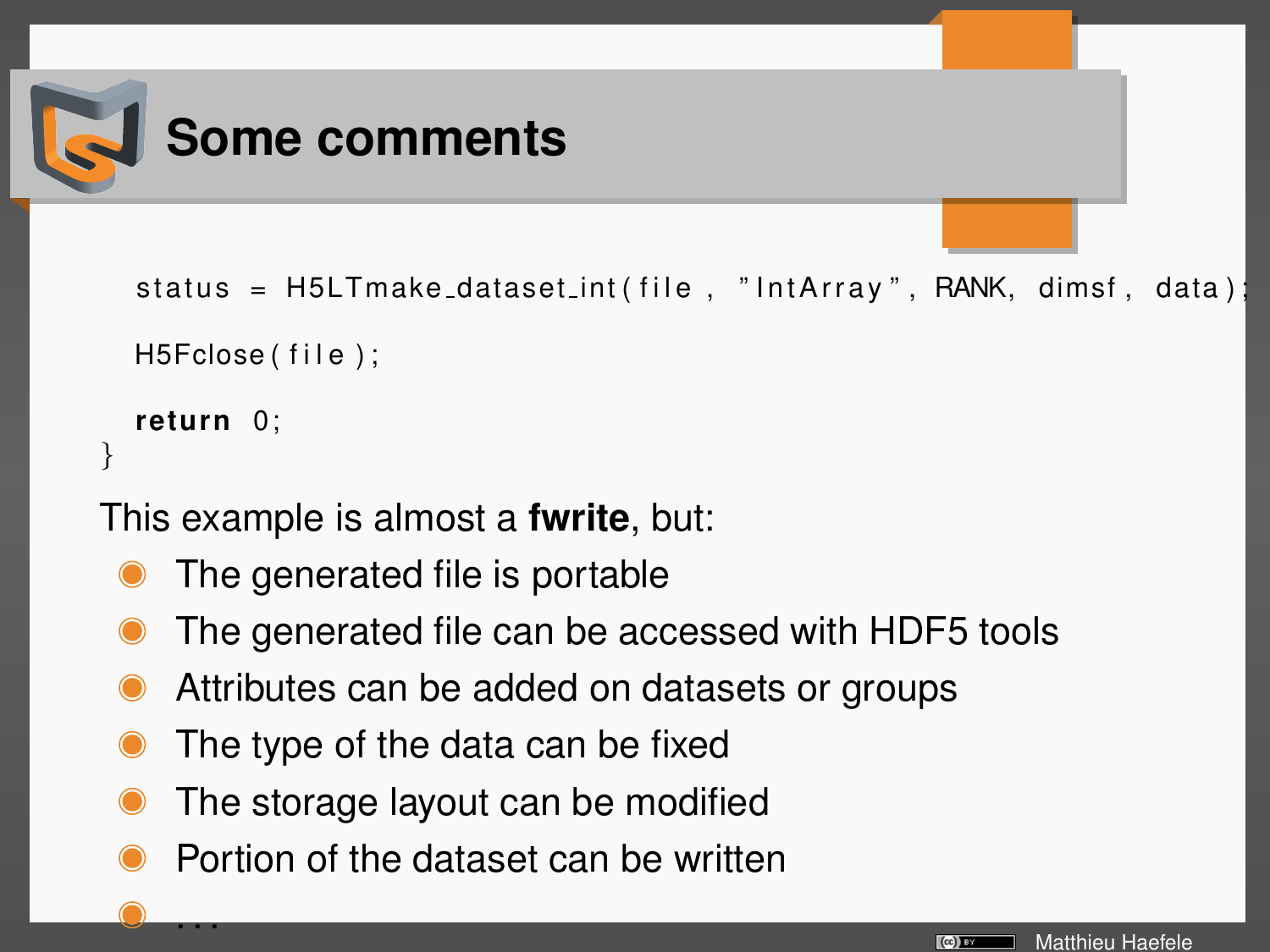

## **Concept of start, stride, count block**

Considering a *n*-dimensional array, start, stride, count and block are arrays of size *n* that describe a subset of the original array

- **start**: Starting location for the hyperslab (default 0)
- **stride**: The number of elements to separate each element or block to be selected (default 1)
- **count**: The number of elements or blocks to select along each dimension
- **block**: The size of the block (default 1)

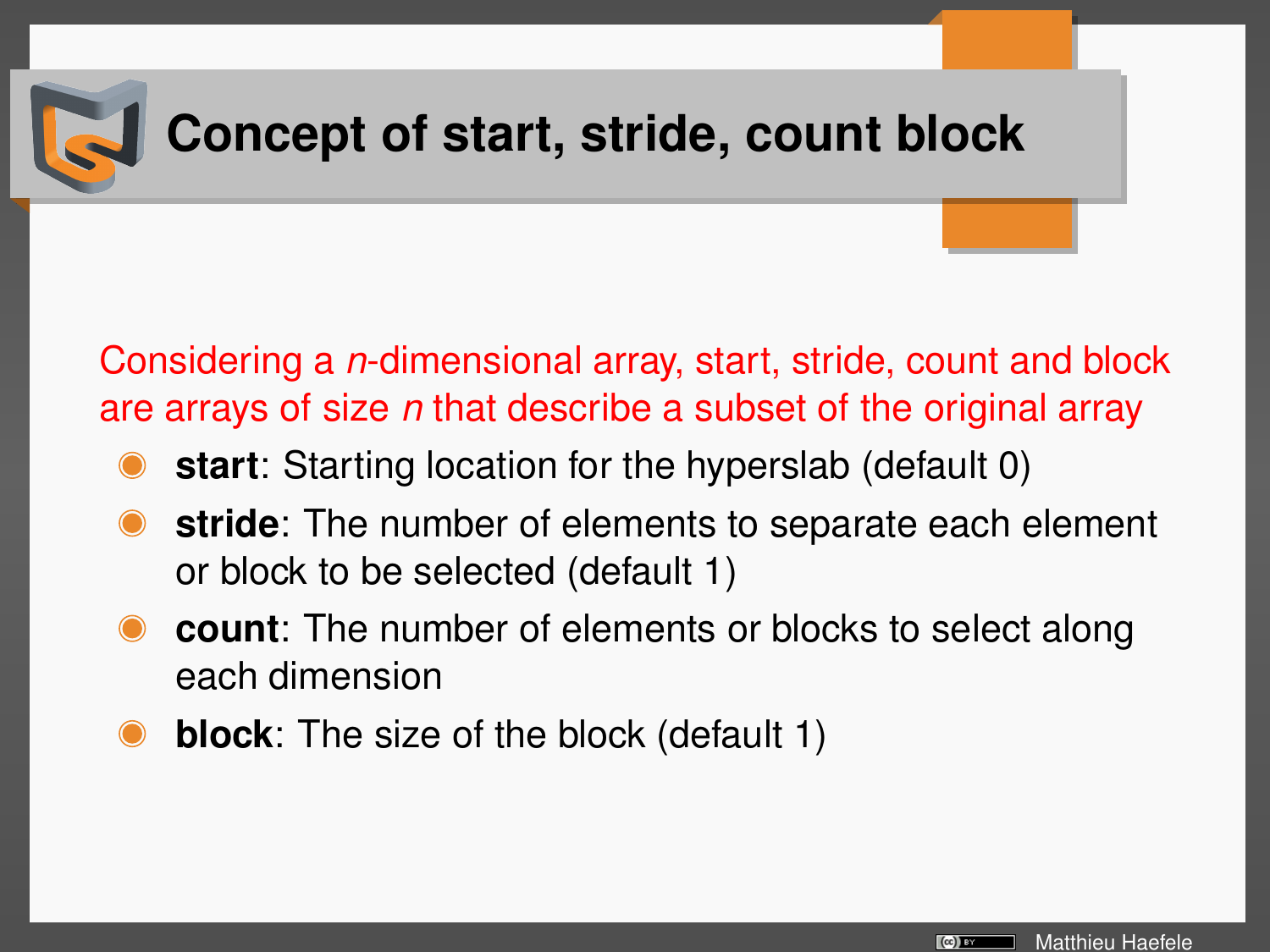

## **Conventions for the examples**

We consider:

- A 2D array  $f[N_v][N_x]$  with  $N_x = 8, N_y = 10$
- Dimension *x* is the dimension contiguous in memory
- Graphically, the *x* dimension is represented horizontal
- Language C convention is used for indexing the dimensions
- $\Rightarrow$  Dimension *y* is index=0
- $\Rightarrow$  Dimension *x* is index=1

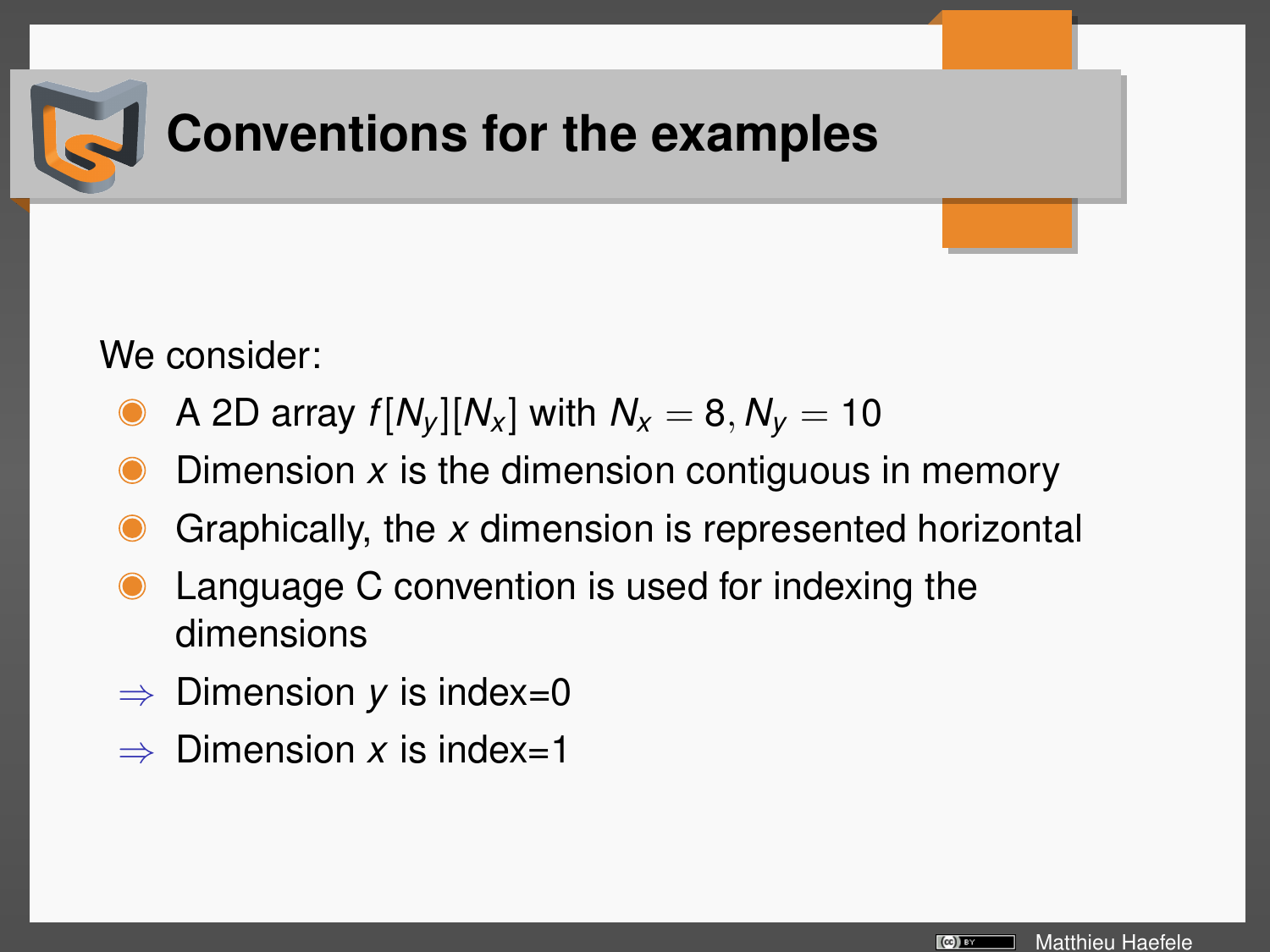

## **Graphical representation**



```
int start [2], stride [2], count [2], block [2];
 start[0] = 0; start [1] = 0;
\text{stride} [0] = 1; \text{stride} [1] = 1;
 block[0] = 1; block[1] = 1;
```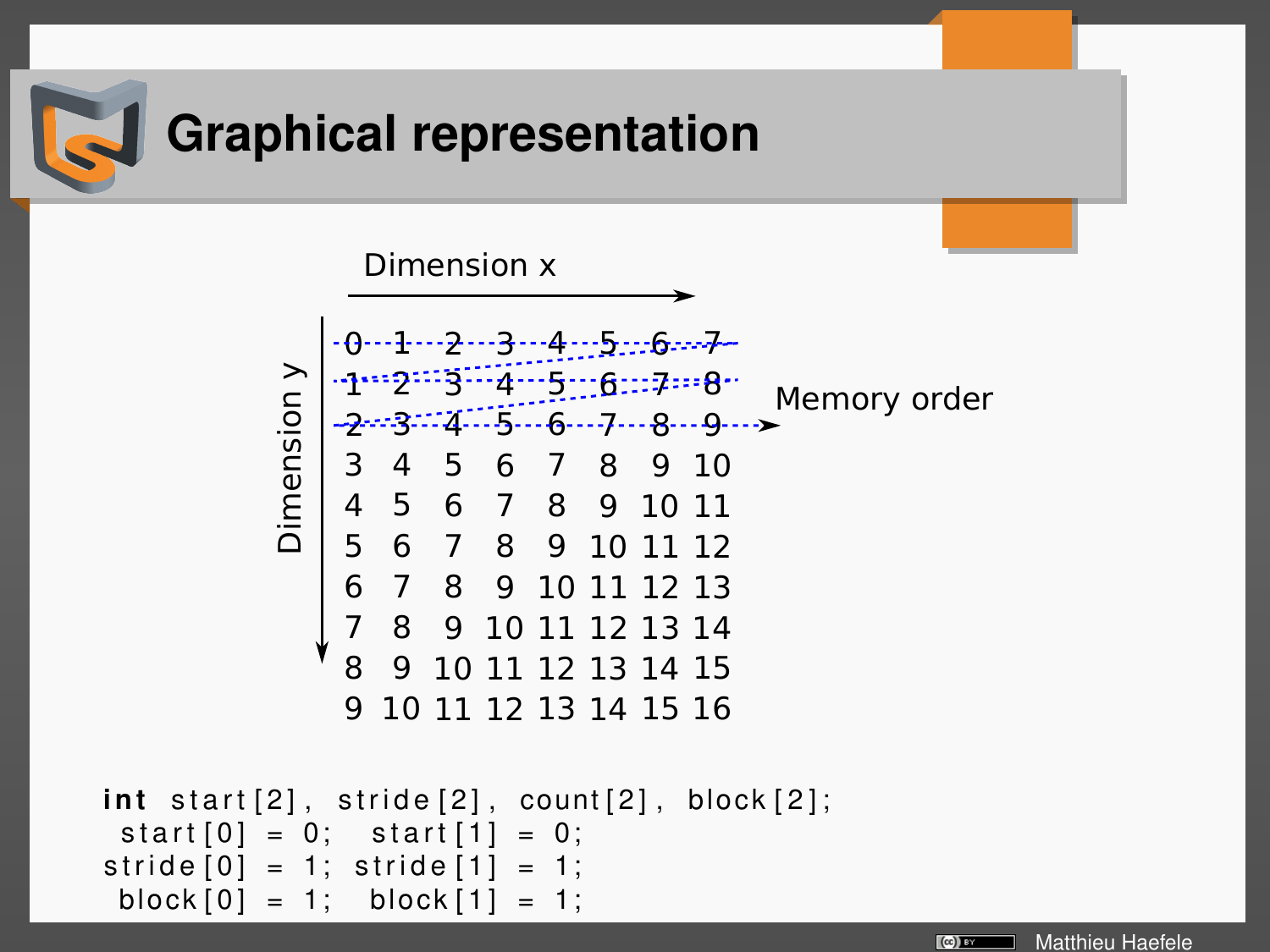

## **Illustration for count parameter**



 $count[0] = 3; count[1] = 4;$ 

0 1 2 3 1 2 3 4 2 3 4 5  $v=0$   $v=1$ 

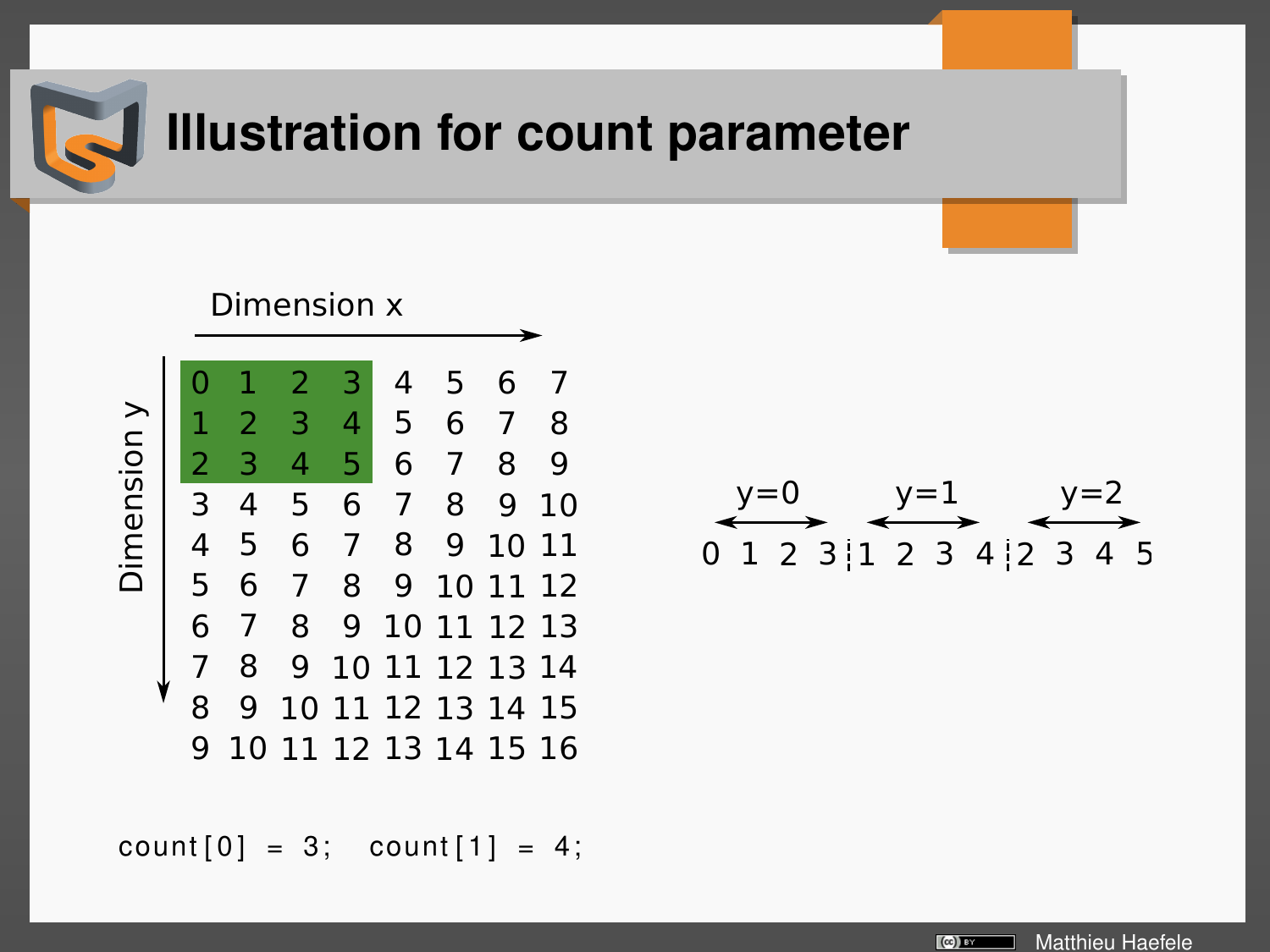

## **Illustration for start parameter**



$$
y=0
$$
  
3 4 5 6 | 4 5 6 7 | 5 6 7 8

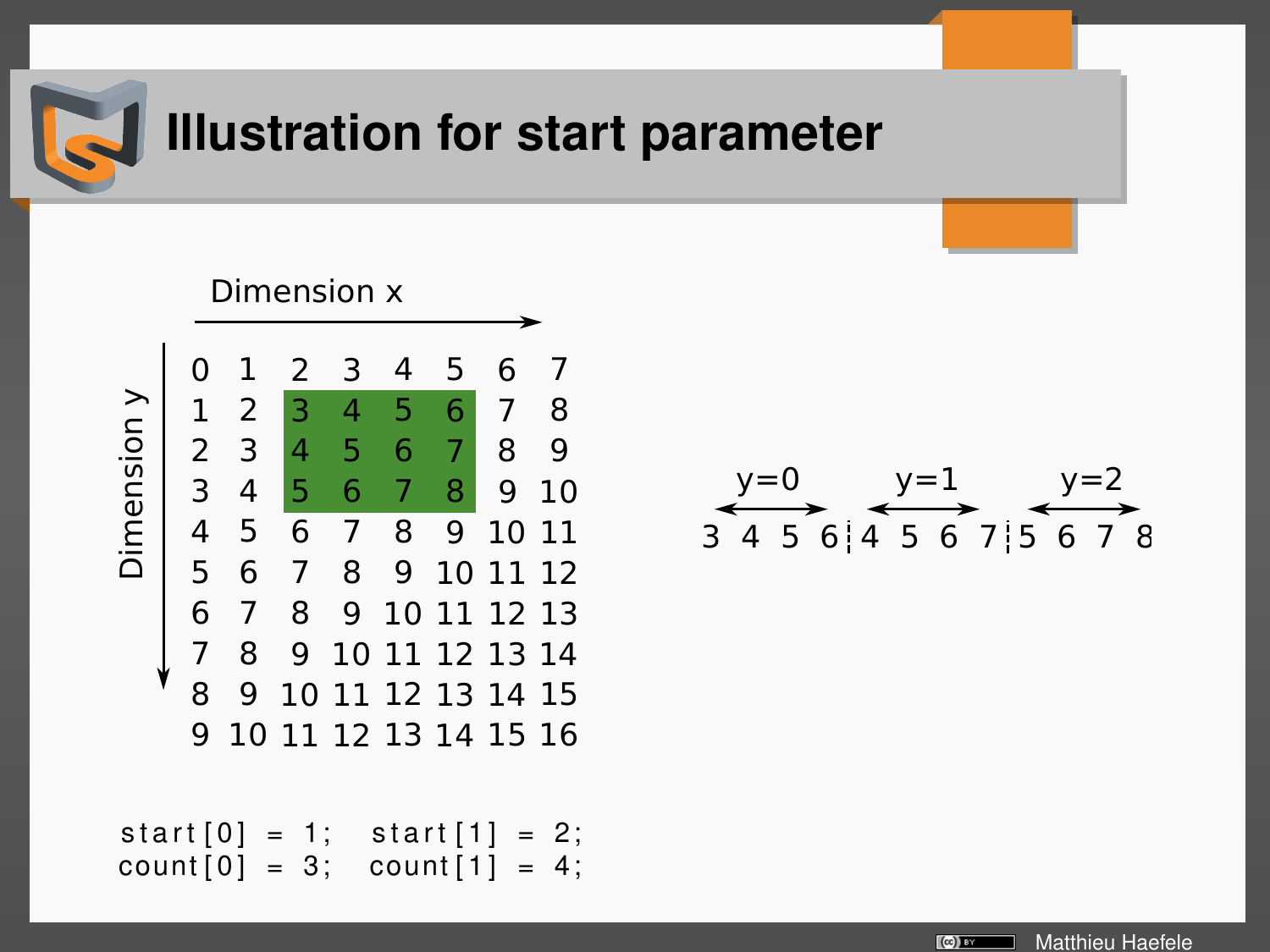

## **Illustration for stride parameter**

#### Dimension x



 $start[0] = 1$ ; start  $[1] = 2$ ;  $count[0] = 3; count[1] = 4;$  $\text{stride}[0] = 3$ ;  $\text{stride}[1] = 1$ ;



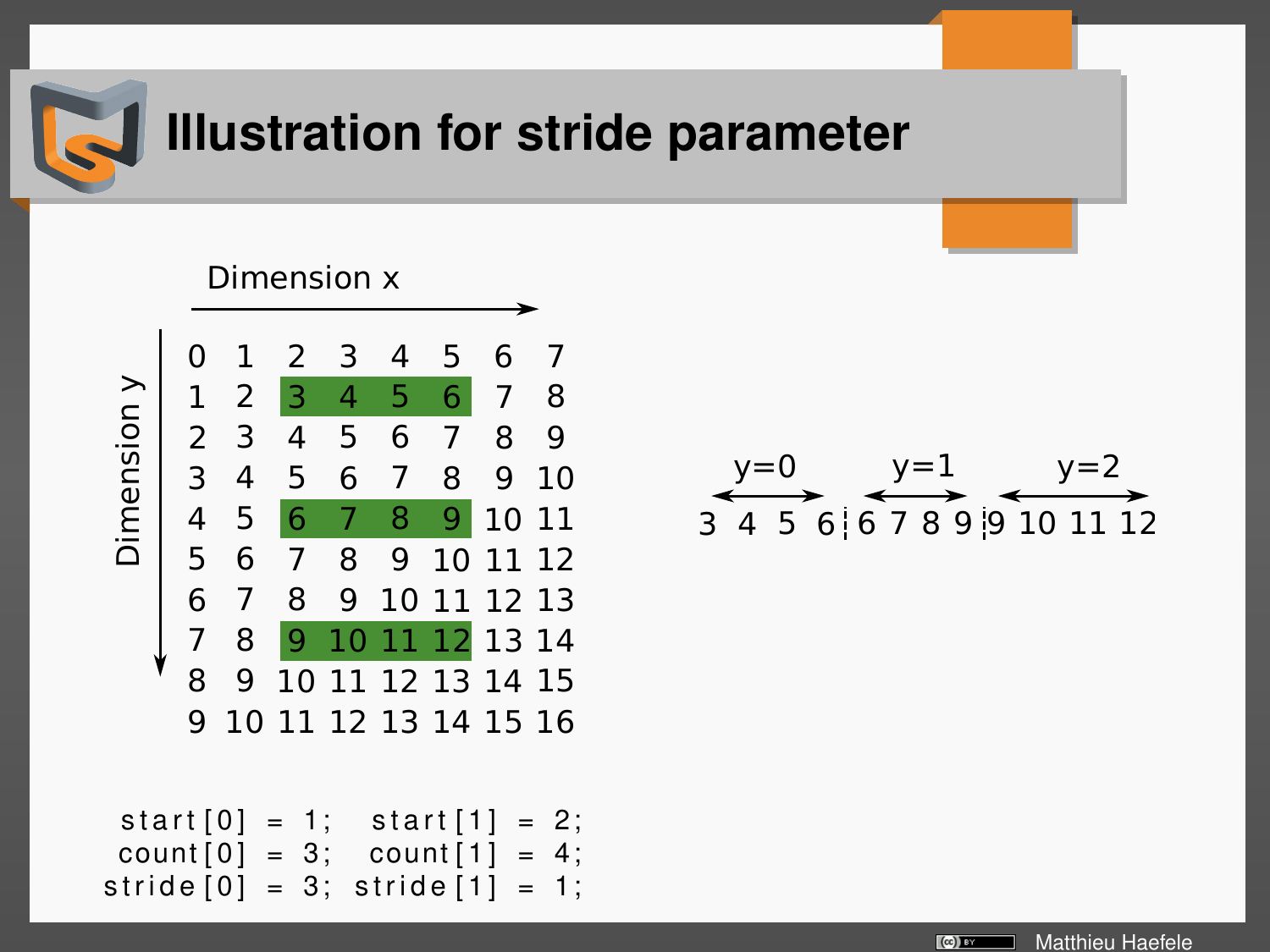

## **Illustration for stride parameter**

 $start[0] = 1$ ; start  $[1] = 2$ ;  $count[0] = 3; count[1] = 2;$  $\text{stride}[0] = 3$ ;  $\text{stride}[1] = 3$ ;

$$
\begin{array}{c}\n y=0 \ y=1 \ y=2 \\
 \hline\n 3 \ 6 \ 6 \ 9 \ 9 \ 12\n \end{array}
$$

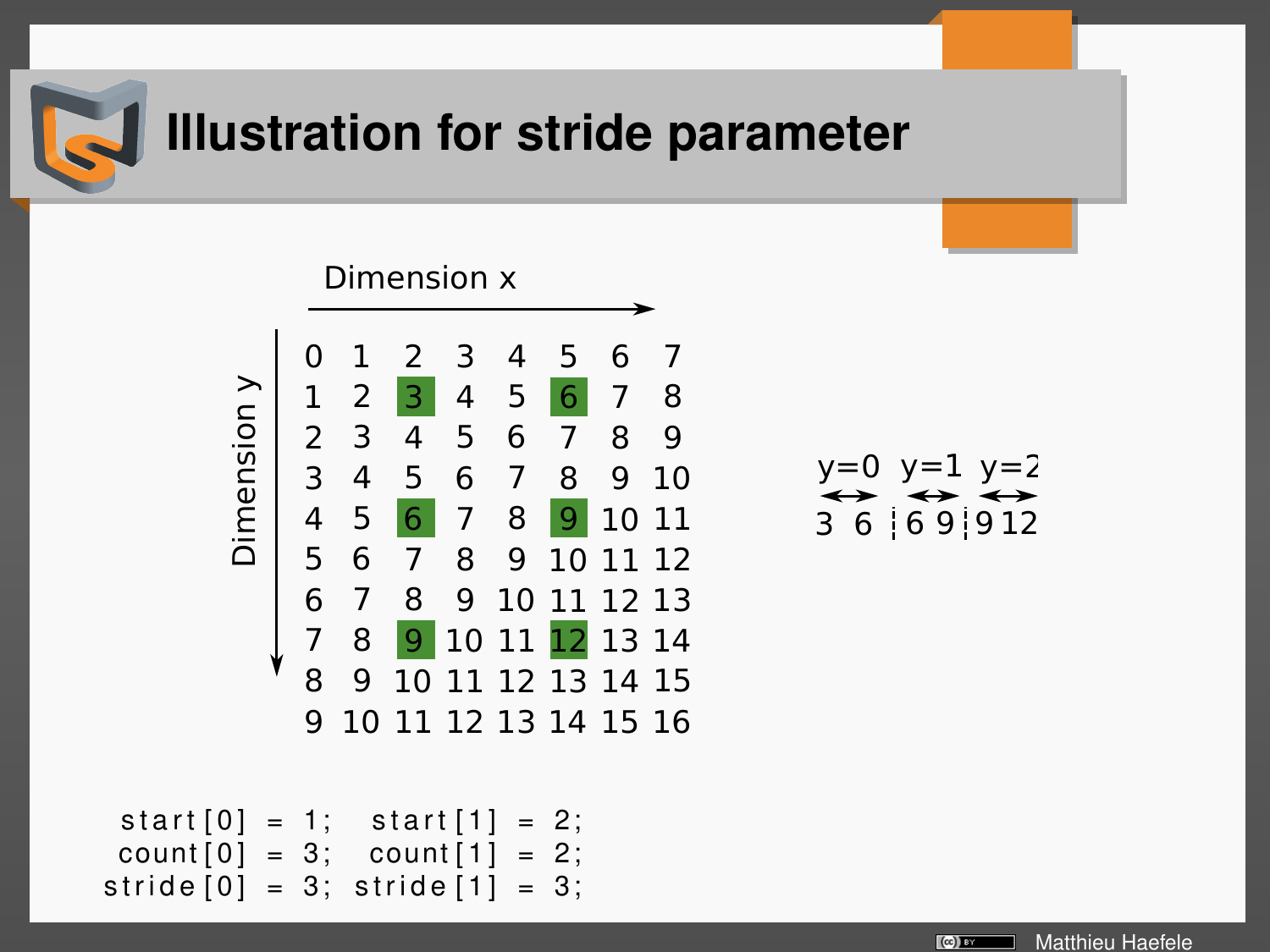

## **Illustration for block parameter**

#### $\Omega$   $\mathcal{L}$  5  $\overline{5}$  7 12 13 14 15 16 13 14 15  $\bullet$  13 14 11 13 | 12 Dimension x Dimension y

```
start[0] = 1; start[1] = 2; count[0] = 3; count[1] = 2;= 3; count [1] = 2;
\text{stride} [0] = 3; \text{stride} [1] = 3;block[0] = 2; block[1] = 2;
```






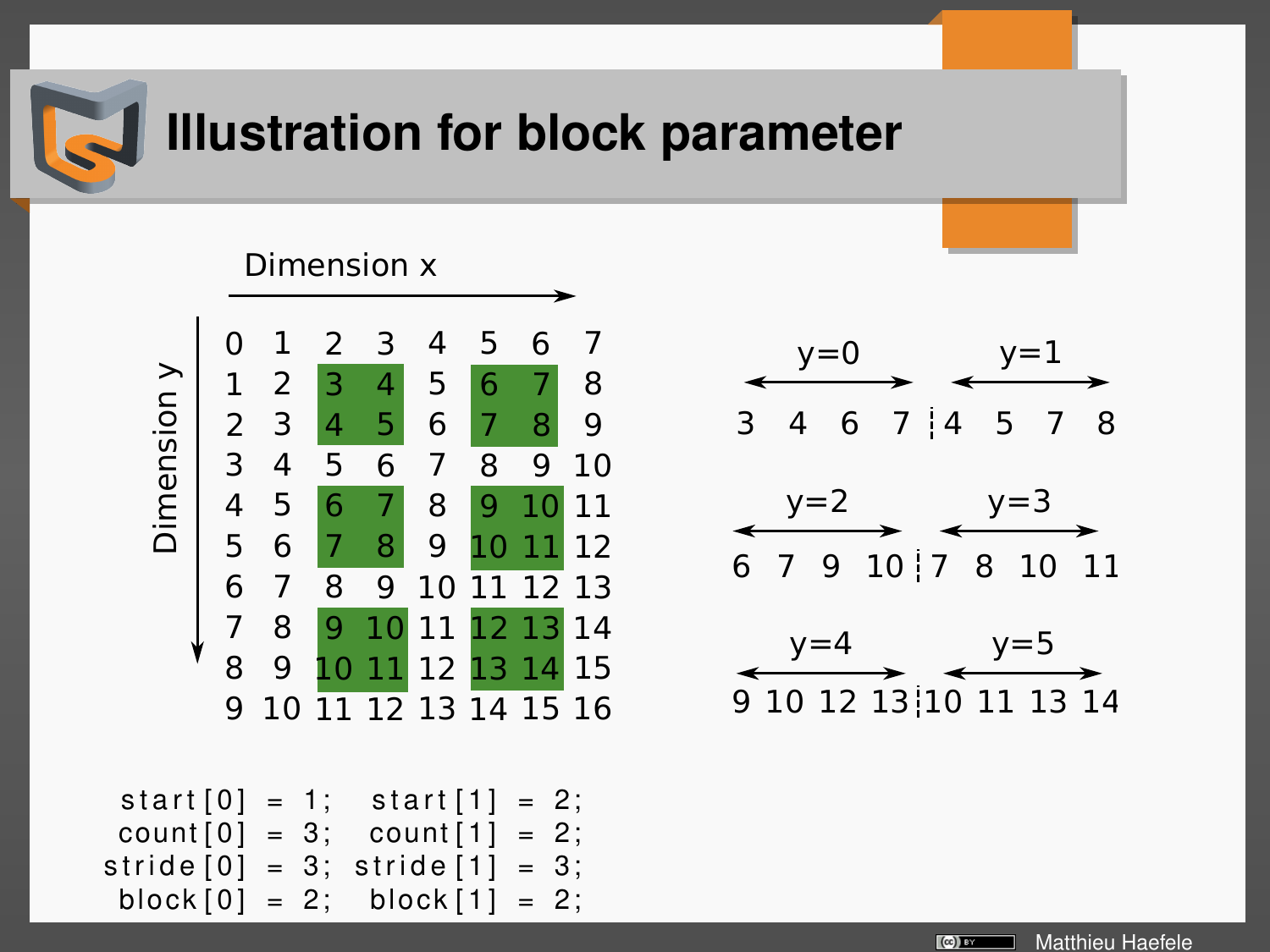

Please draw the elements selected by the start, stride, count, block set below

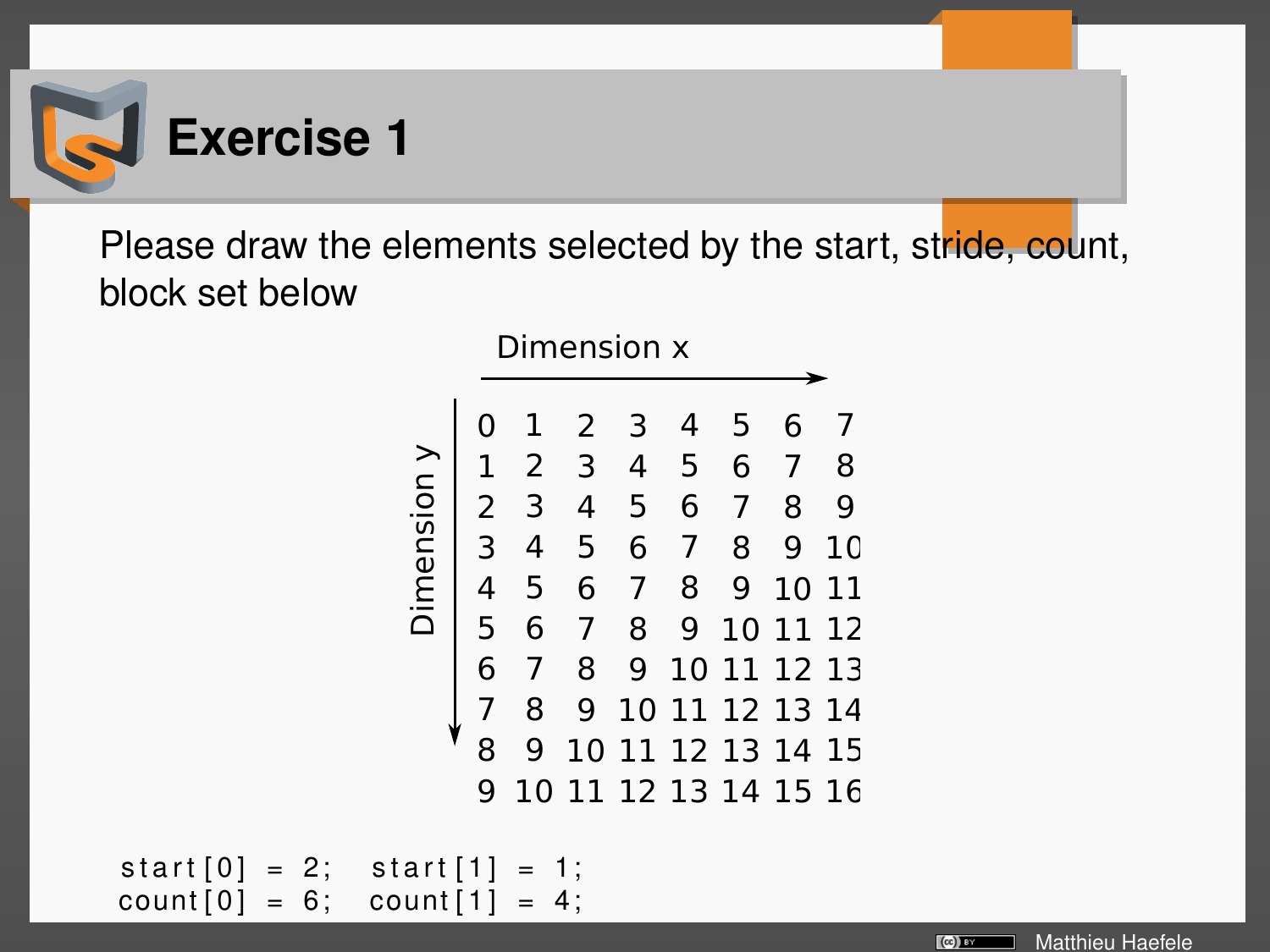



 $start[0] = 2; start[1] = 1;$  $count[0] = 6; count[1] = 4;$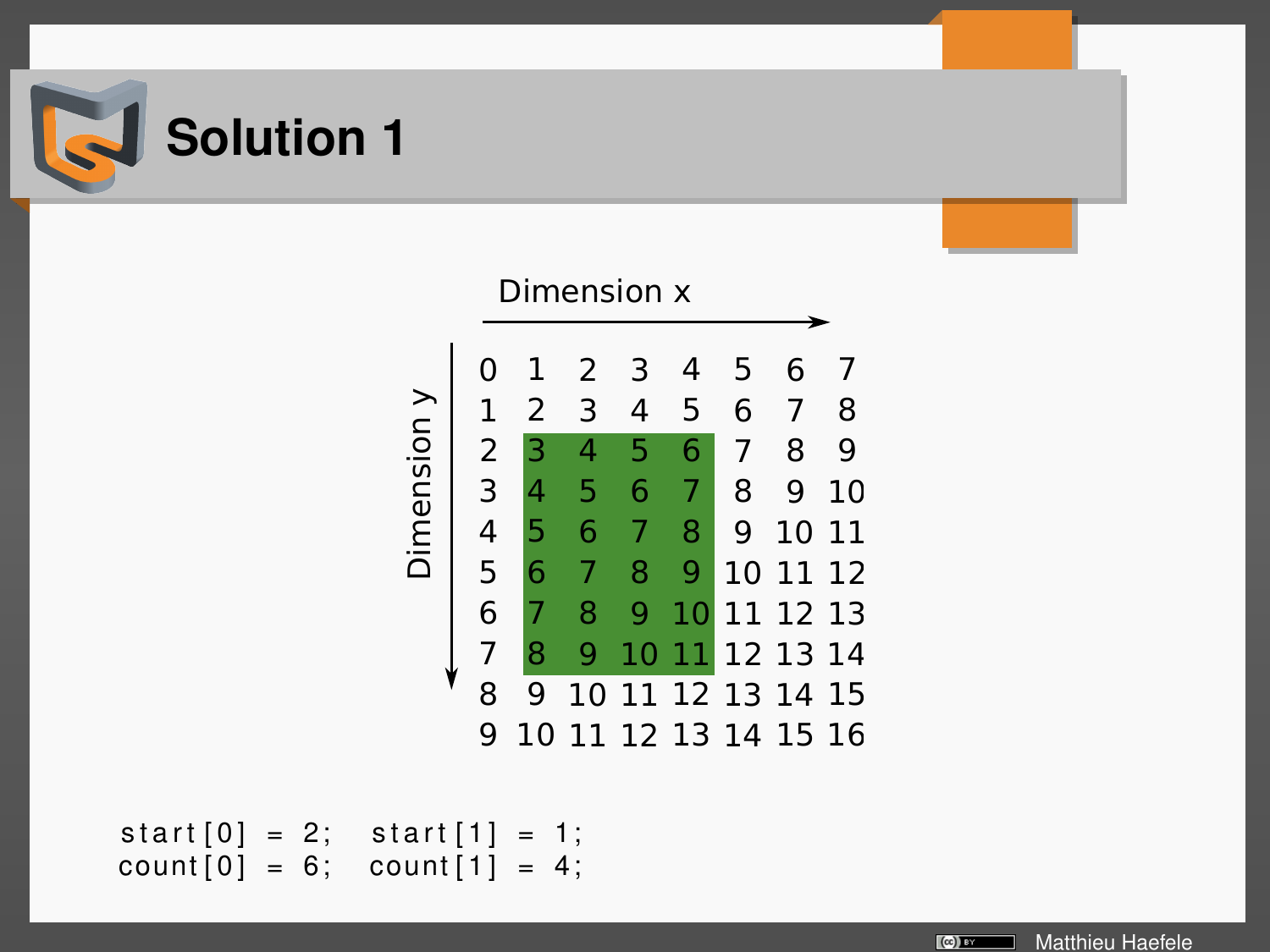

Please draw the elements selected by the start, stride, count, block set below

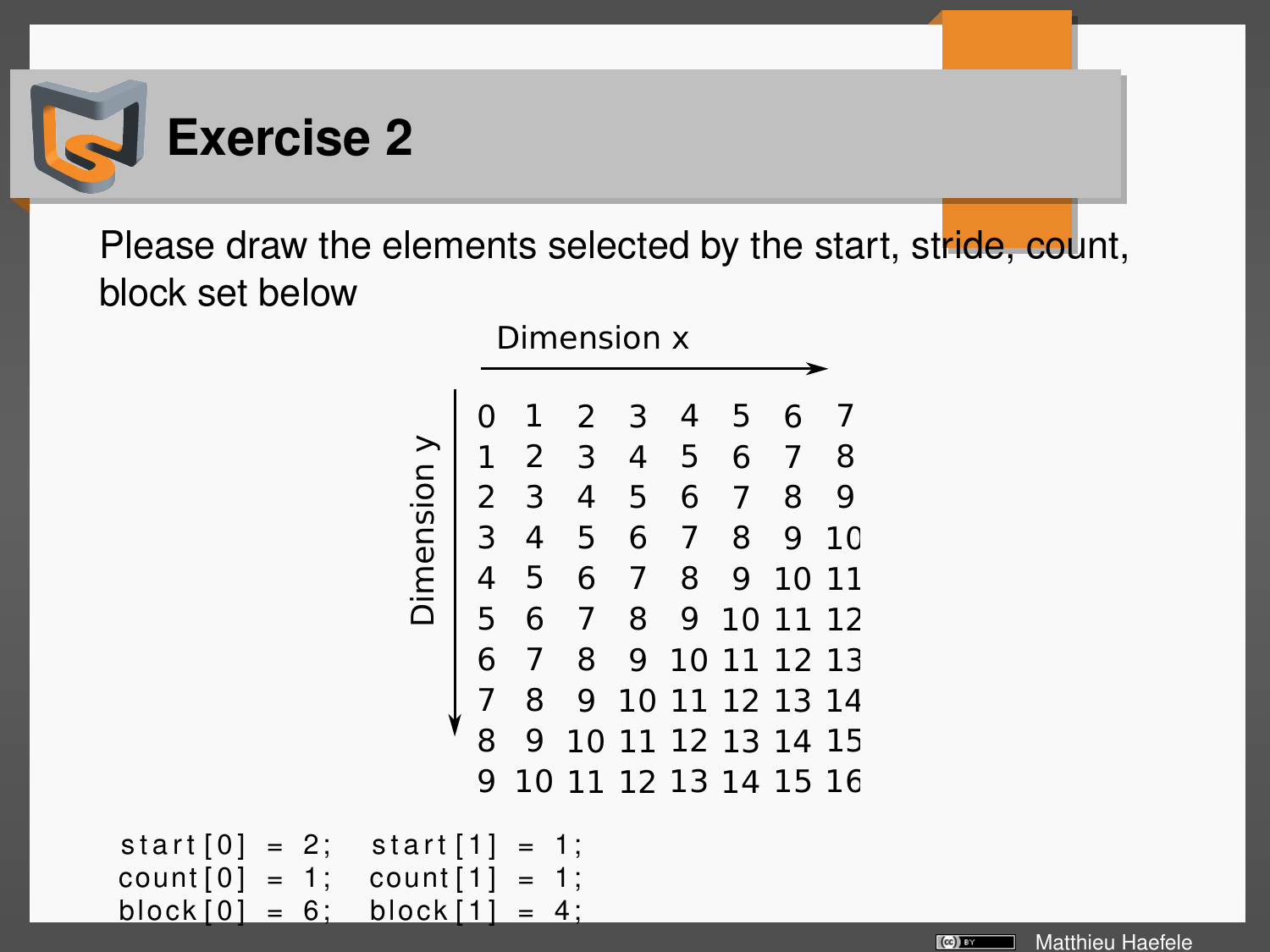



```
start[0] = 2; start[1] = 1;count [0] = 1; count [1] = 1;<br>block [0] = 6; block [1] = 4;
block \begin{bmatrix} 0 \end{bmatrix} = 6;
```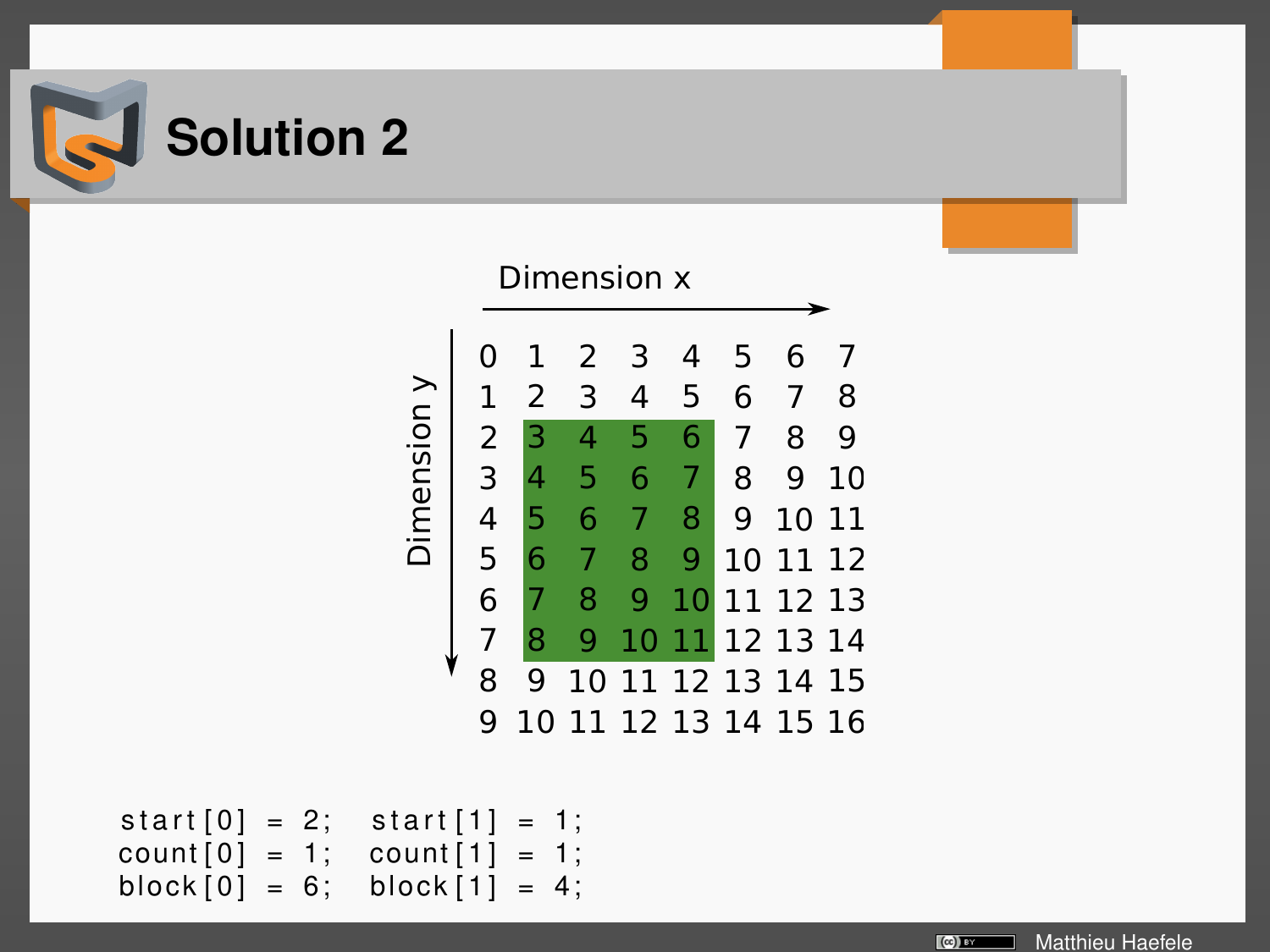

Please draw the elements selected by the start, stride, count, block set below

Matthieu Haefele

 $\lbrack$  (c)] av

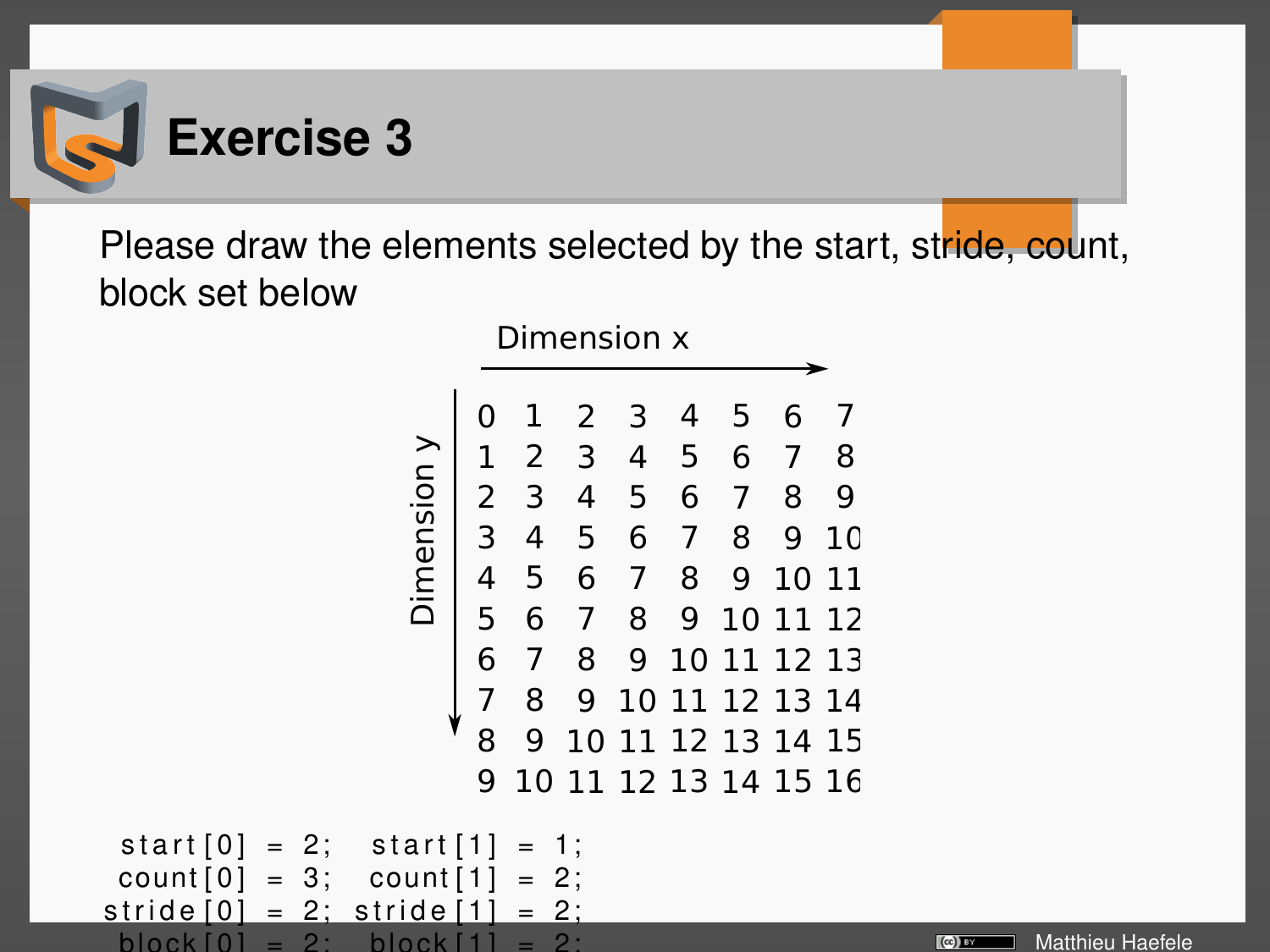



```
start[0] = 2; start[1] = 1;count[0] = 3; count[1] = 2;\text{stride} [0] = 2; \text{stride} [1] = 2;
 block [0] = 2; block [1] = 2;
```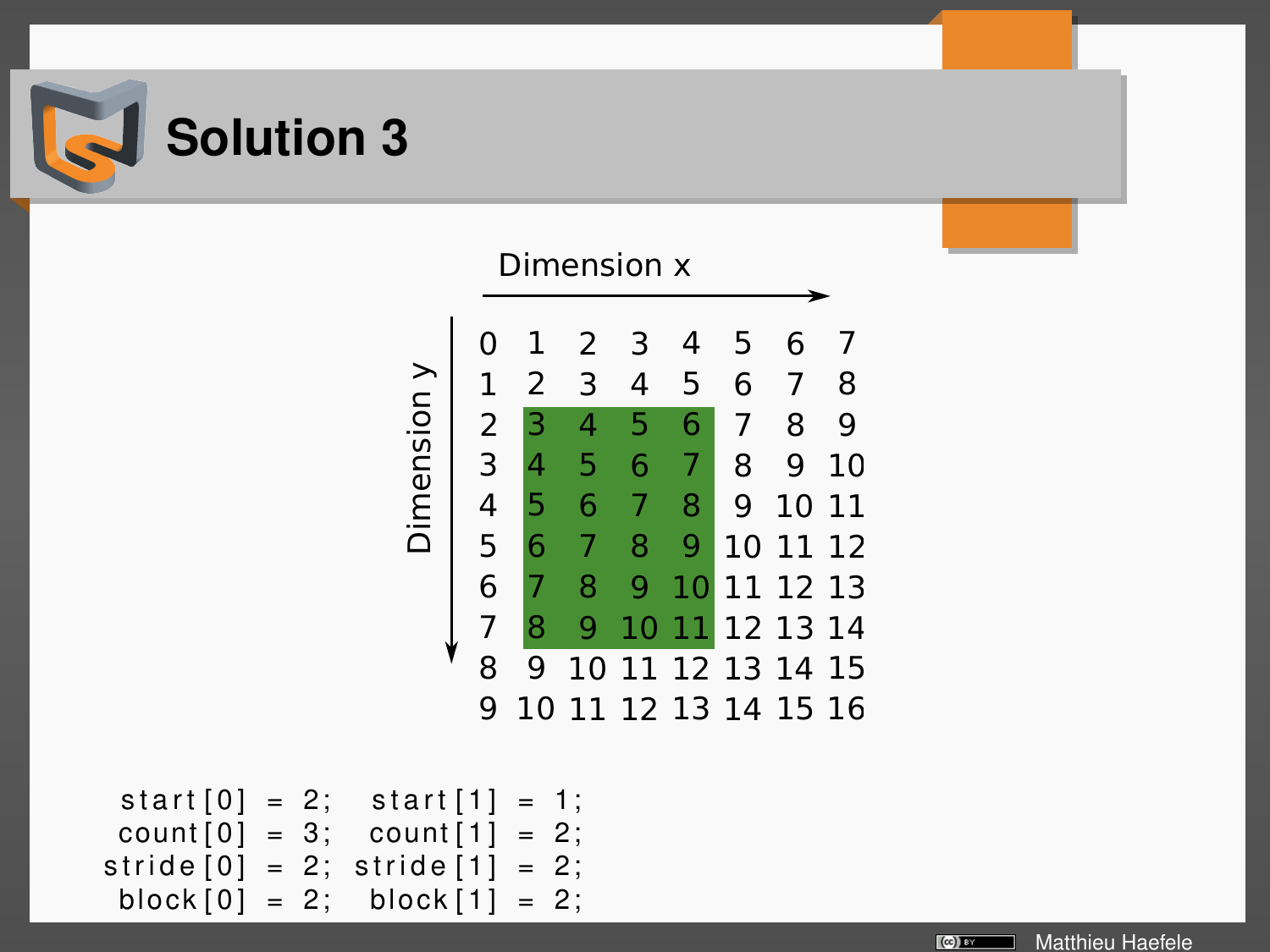

## **What is a dataspace ?**

Dataspace Objects

- Null dataspaces
- Scalar dataspaces
- Simple dataspaces
	- rank or number of dimensions
	- current size
	- maximum size (can be unlimited)

Dataspaces come into play:

- for performing partial IO
- to describe the shape of HDF5 dataset

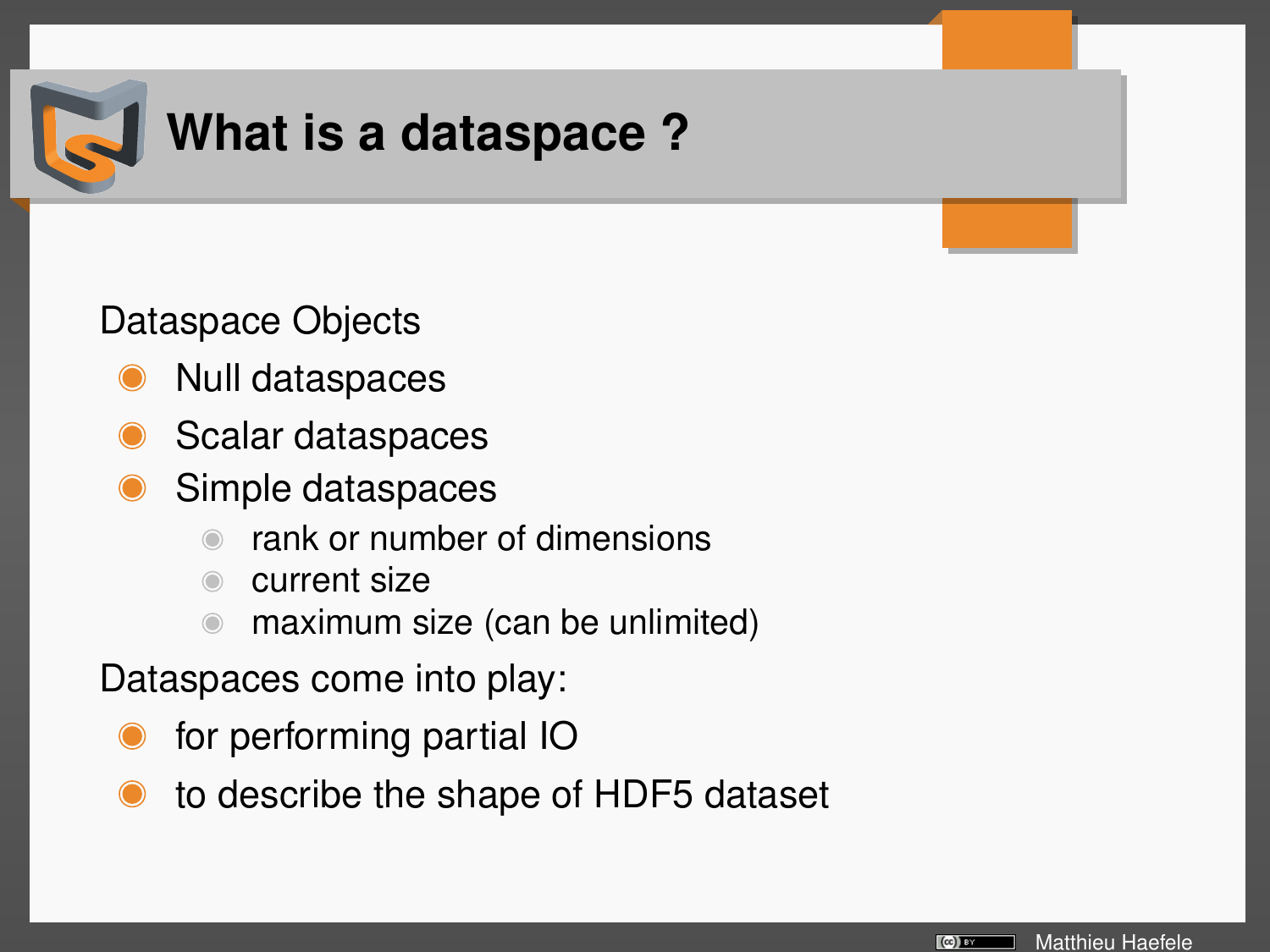

Figure : Access a sub-set of data with a hyperslab<sup>1</sup>

corner of a smaller 2D array.



Figure : Build complex regions with hyperslab unions<sup>1</sup>



<sup>1</sup>Figures taken from HDF5 website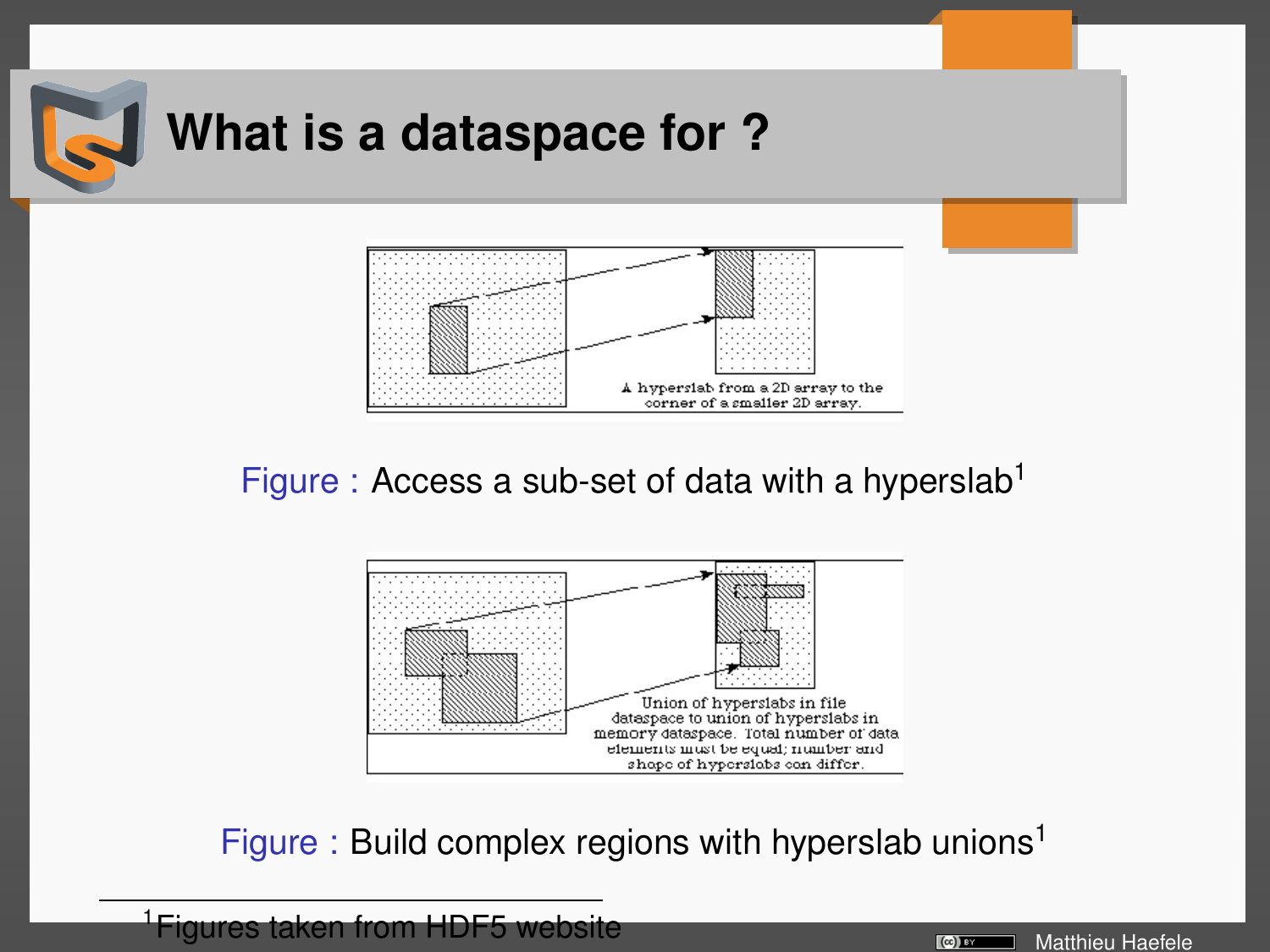

#### Figure : Use hyper-slabs to gather or scatter data<sup>2</sup>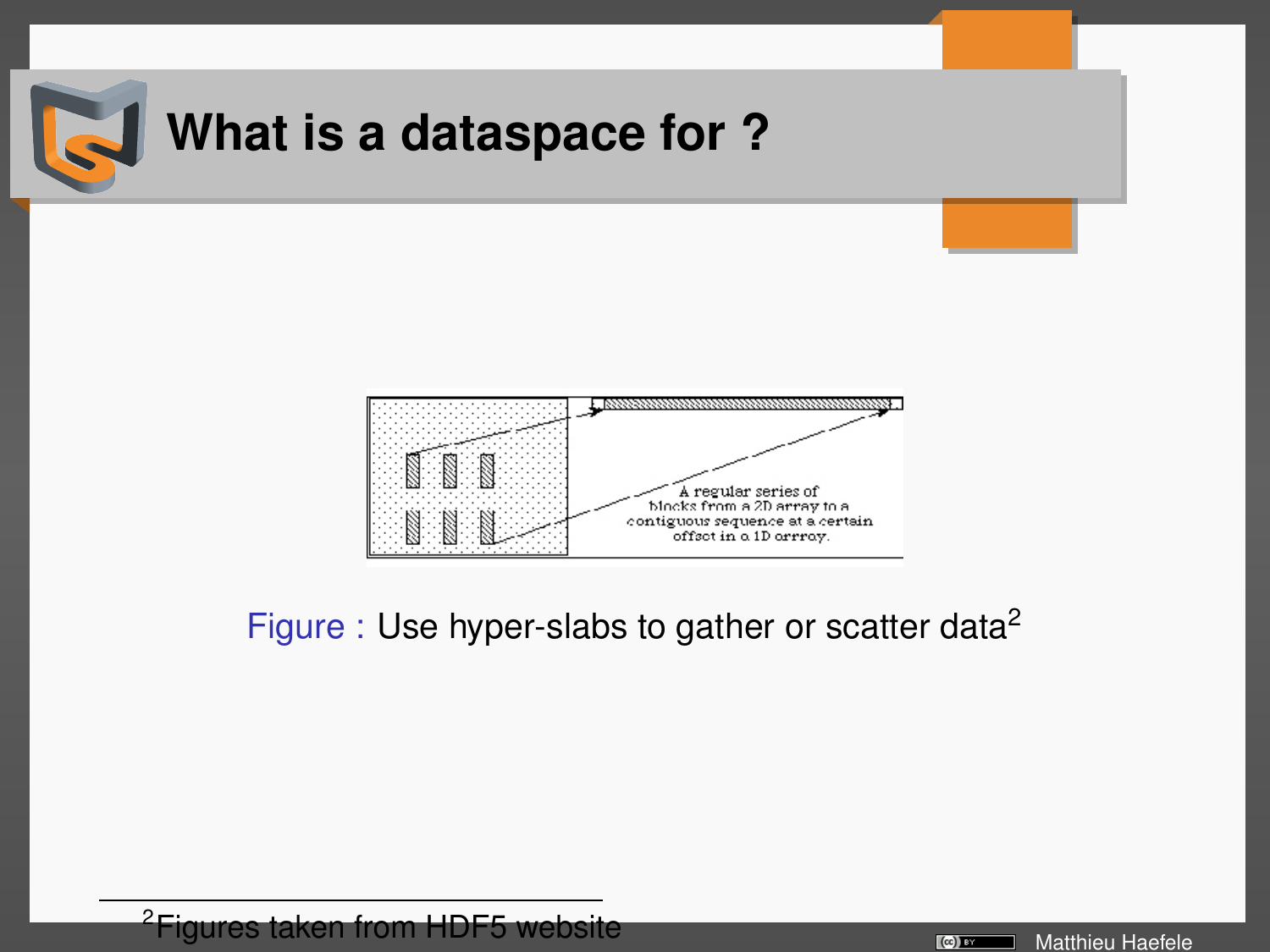

## **How to play with dataspaces**

```
hid t space id;
hsize_t dims[2], start[2], count[2];
h s i z e _t * s t r i d e =NULL, * block=NULL;
dim s[0] = ny; dim s[1] = nx;
start[0] = 2; start[1] = 1;count[0] = 6; count[1] = 4;space_id = H5Screate-simple(2, dims, NULL);status = H5Sselect_hyperslab(space_id, H5S_SELECT_SET, start,\
stricted, count, block;
```
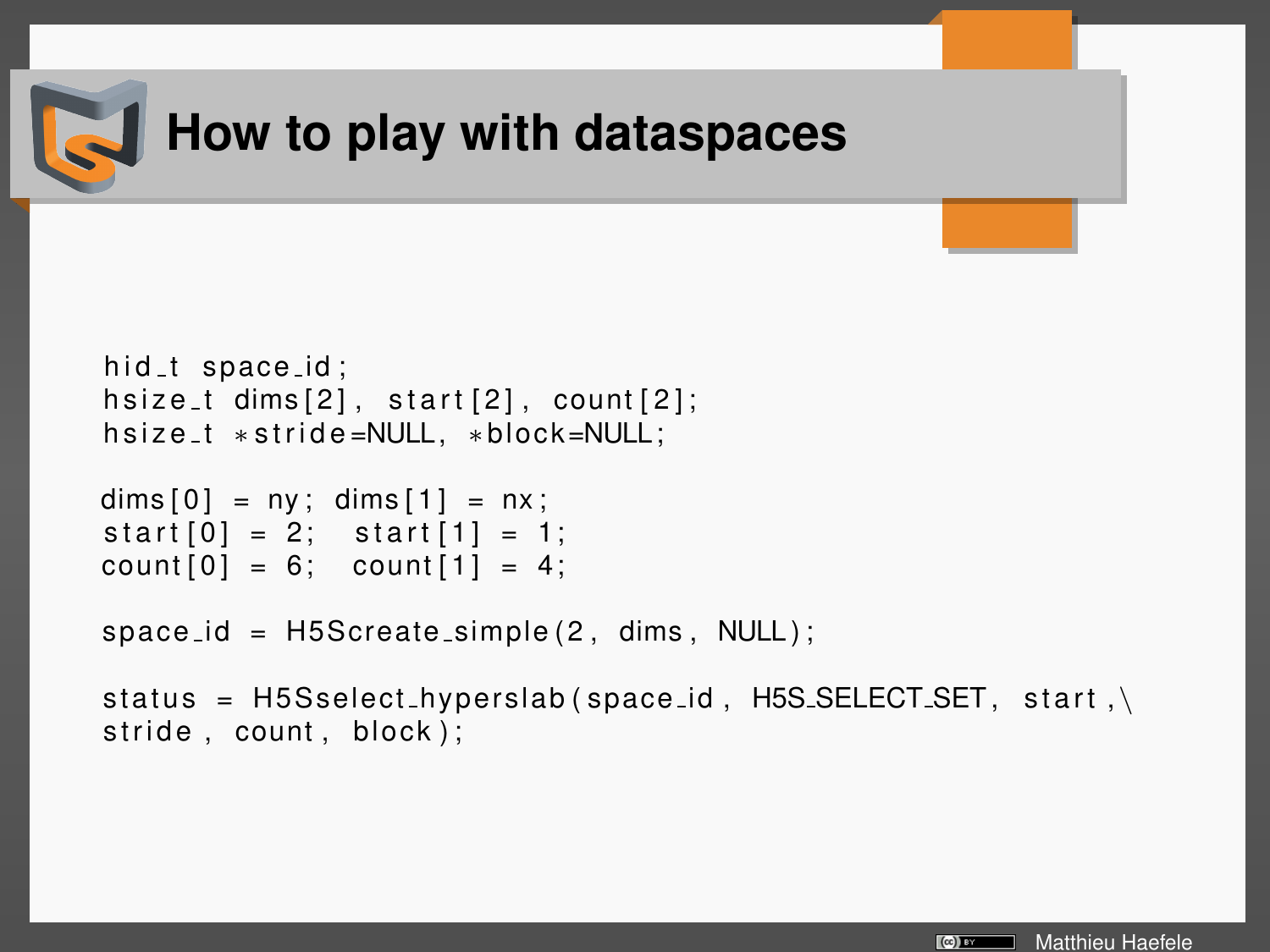

- *space id* is modified by *H5Sselect hyperslab*, so it must exist
- *start, stride, count, block* arrays must be at least the same size as the rank of *space id* dataspace
- H5S SELECT SET replaces the existing selection with the parameters from this call.
- Other operations : H5S SELECT OR, AND, XOR, NOTB and NOTA
- *stride, block* arrays are considered as 1 if NULL is passed

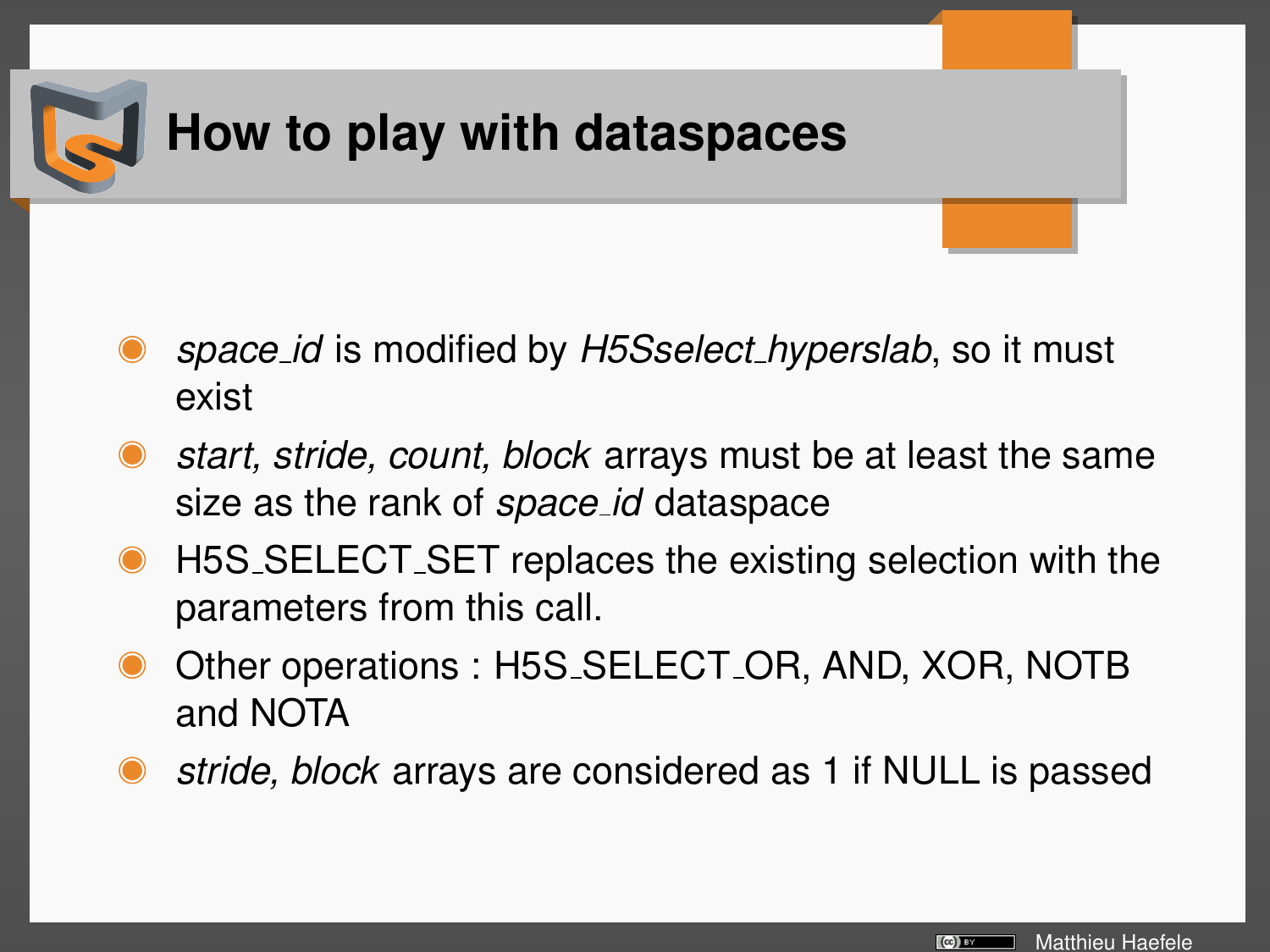

## **Using dataspaces during a partial IO**

status =  $H5Sselect_hyperslab(space_id_mem, H5SSELECT_SET, \n\$ start\_mem, stride\_mem, count\_mem, block\_mem);

status =  $H5Sselect_hyperslab(space_id\_disk, H5S\_SELECT\_SET, \n\$ start\_disk, stride\_disk, count\_disk, block\_disk);

```
status = H5Dwrite (dataset, H5T_NATIVE_N, space id mem, \setminusspace_id_disk, H5P_DEFAULT, data);
```
- The two dataspace can describe non contiguous data and can be of different dimension
- But the number of elements must match

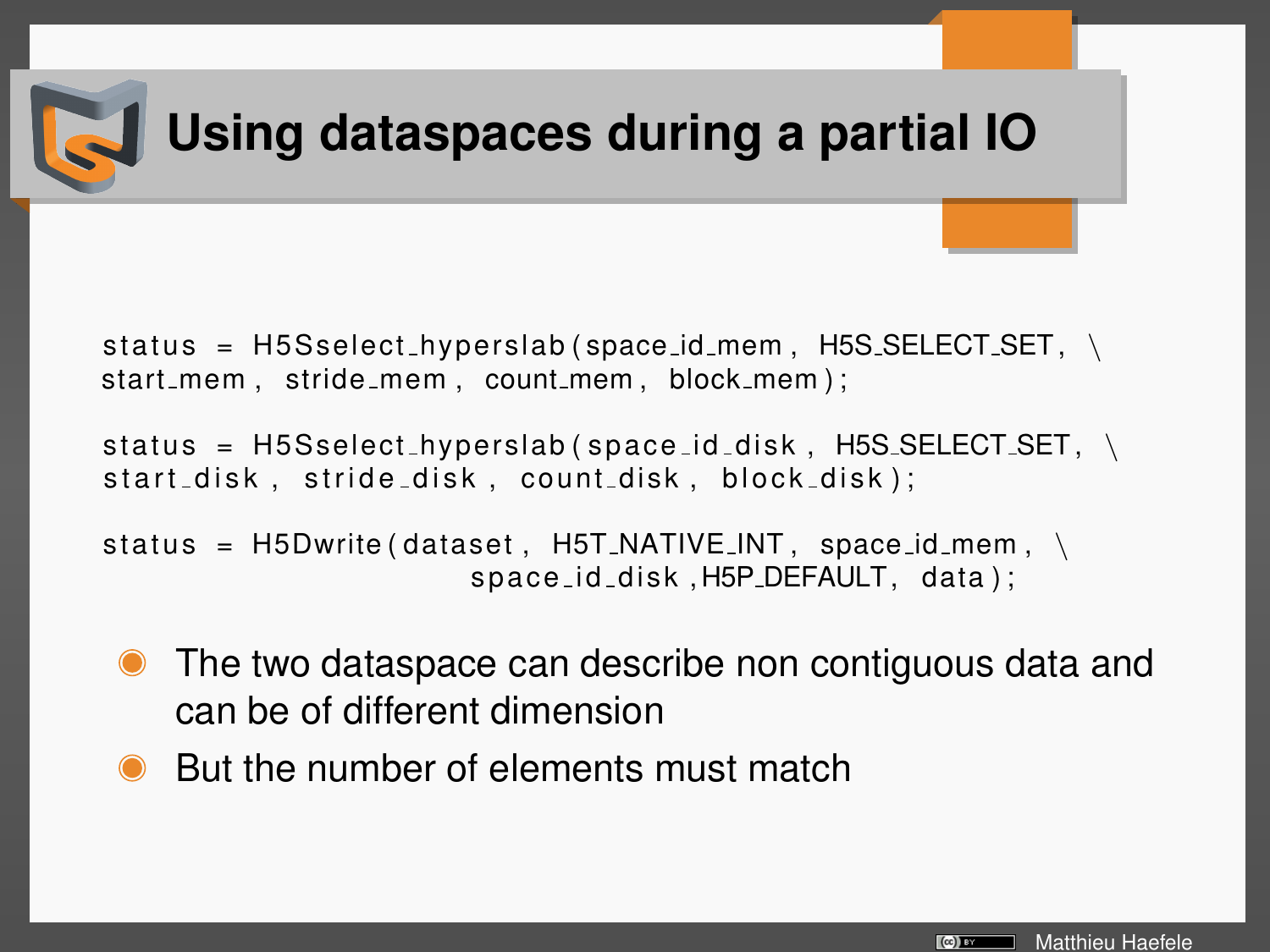

- HDF5 files are non ASCII files
- non human readable files
- $\Rightarrow$  Tools provided to manipulate and get information contained in HDF5 files
- Three main ones: **h5ls, h5dump, h5diff**